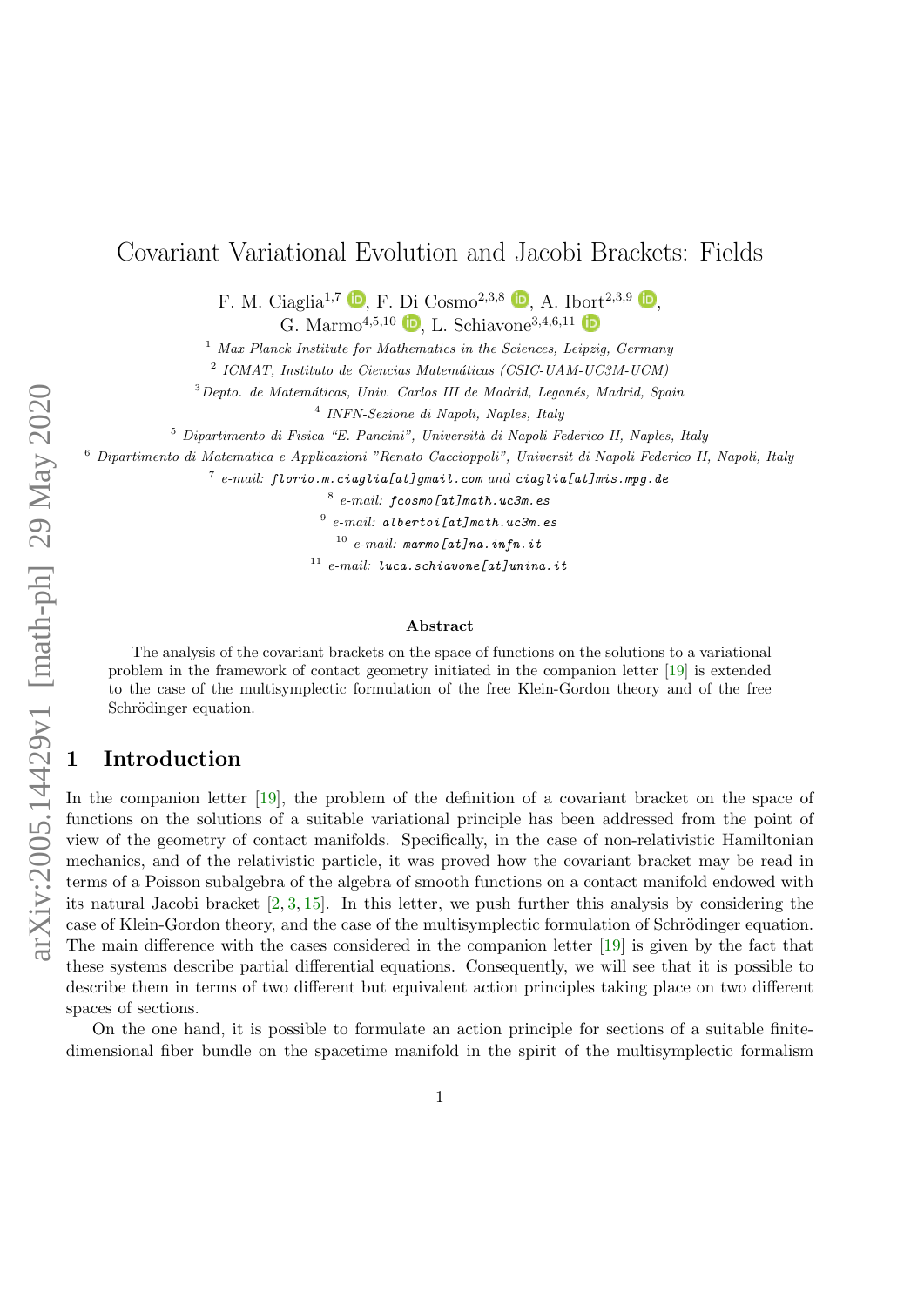<span id="page-1-1"></span>[\[5](#page-13-2)[–8,](#page-13-3)[28\]](#page-15-0). In this case, it is not possible to express the covariant bracket in terms of a Poisson subalgebra of a suitable contact manifold (see, for instance,  $[9,10,12]$  $[9,10,12]$  $[9,10,12]$  for historical attempts in writing a covariant bracket for Field Theory within the canonical formalism and [\[13,](#page-14-3)[14\]](#page-14-4), and references therein, for a more modern geometric approach). However, this point of view may be considered as the starting point for the generalization of the notion of contact manifold and contact structure to framework which is more suitable for field theories along the lines presented in [\[30\]](#page-15-1). In this sense, we expect that an approach in terms of multicontact geometry could help for a better understanding of the covariant formalism, in the same way as multisymplectic formalism has generalized symplectic geometry, and leave the discussion of these aspects to a future work.

On the other hand, it is possible to formulate an action principle for sections of a suitable *infinite***dimensional** fiber bundle over the time manifold  $\mathbb{R}$ , in analogy with the particle case. In this context, the infinite-dimensional nature of the fiber bundle will make possible to read the Poisson bracket on the space of functionals on the solutions of the action principle in terms of a Poisson subalgebra of the algebra of smooth functions endowed with a Jacobi bracket.

### <span id="page-1-0"></span>2 Multisymplectic formulation of free Klein-Gordon theory

We consider the covariant Hamiltonian description of Klein-Gordon theory on the Minkowski spacetime  $\mathcal{M} = (\mathbb{R}^4, \eta)$ , where  $\eta$  is the metric tensor

$$
\eta = \eta_{\mu\nu} dx^{\mu} \otimes dx^{\nu} = -dx^{0} \otimes dx^{0} + \delta_{jk} dx^{j} \otimes dx^{k}, \qquad (1)
$$

and  $(x^{\mu})$  is a global set of Cartesian coordinates. Let  $\pi_0: E = \mathbb{R} \times \mathcal{M} \to \mathcal{M}$  be a bundle with  $\pi_0$ the standard projection on the second factor. This bundle represents the analogue of the extended configuration space  $\mathcal{Q} \times \mathbb{R}$  of non-relativistic Hamiltonian mechanics considered in the companion letter [\[19\]](#page-14-0). Klein-Gordon fields are sections  $\phi$  of the bundle  $\pi_0: E = \mathbb{R} \times \mathcal{M} \to \mathcal{M}$ .

The extended phase space  $T^*Q \times \mathbb{R}$  of non-relativistic particle mechanics is here replaced by the so called covariant phase space  $\mathcal P$  which is a fibre bundle over both E and the spacetime  $\mathcal M$  [\[5–](#page-13-2)[7,](#page-13-6)[28\]](#page-15-0). Technically speaking,  $P$  is the (affine) dual bundle of the first jet bundle  $J^1(E)$  that can be identified with the space of 1-semibasic 4-forms on E. In the Klein-Gordon case on Minkowski spacetime we are considering, P is diffeomorphic to  $E \times \mathbb{R}^4$ . If  $(x^{\mu})$ ,  $(u, x^{\mu})$ , and  $(\rho^{\mu}, u, x^{\mu})$  are, respectively, Cartesian coordinates on M, bundle coordinates on E, and bundle coordinates on P, the projection  $\pi_E \colon \mathcal{P} \to E$ is locally given by

$$
\pi_E(\rho^\mu, u, x^\mu) = (u, x^\mu) \,, \tag{2}
$$

while the projection  $\pi: \mathcal{P} \to \mathcal{M}$  is given by

$$
\pi(\rho^{\mu}, u, x^{\mu}) = (x^{\mu}). \tag{3}
$$

Let  $\mathcal{F}_{\mathcal{P}}$  denote the space of sections  $\chi \colon \mathcal{M} \to \mathcal{P}$  of the form:

$$
\chi(x^{\mu}) = (x^{\mu}, \phi(x^{\mu}), P^{\nu}(x^{\mu})), \quad \mu, \nu = 0, 1, 2, 3. \tag{4}
$$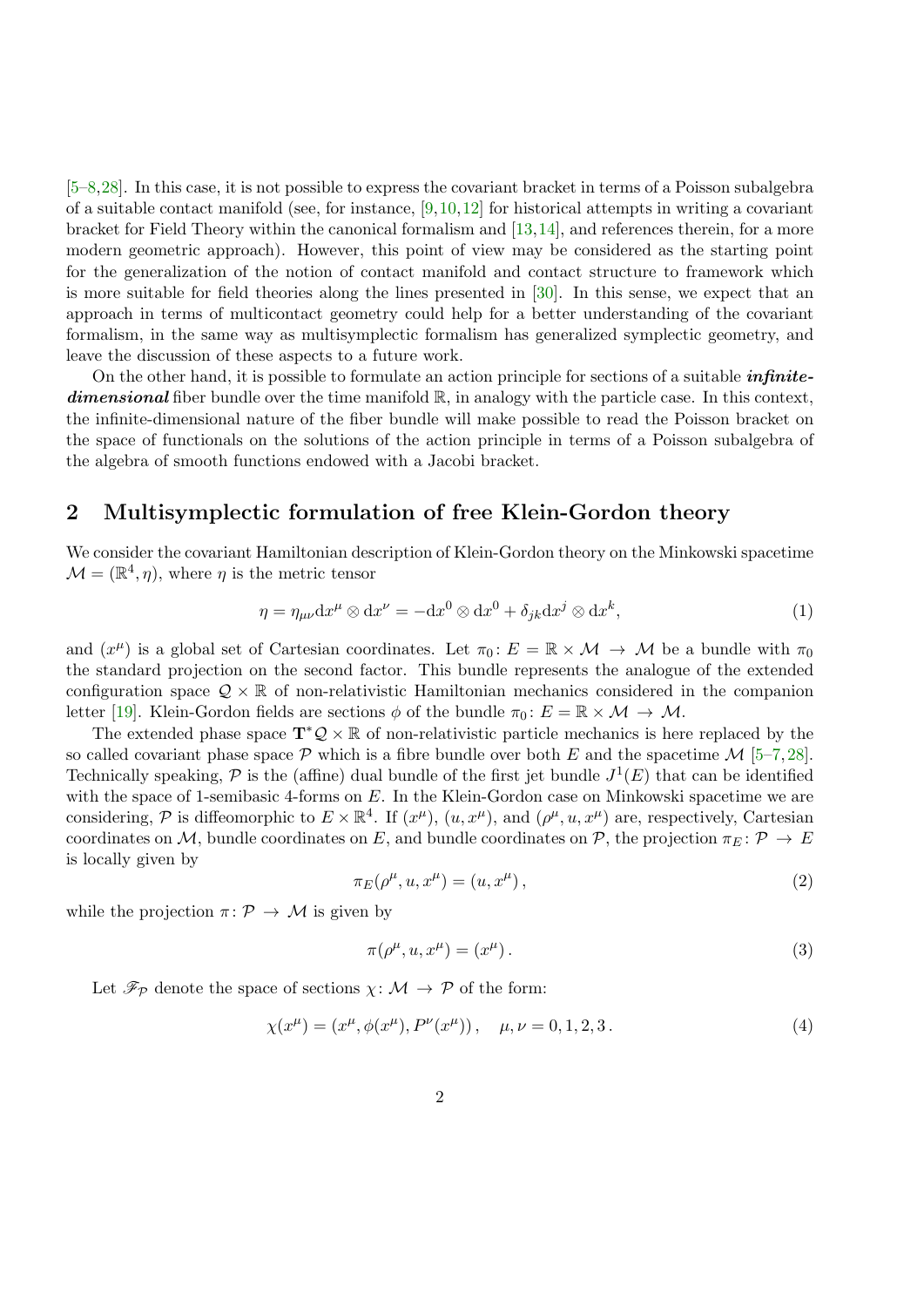<span id="page-2-2"></span>Elements in  $\mathscr{F}_{\mathcal{P}}$  will be the fields of the Hamiltonian theory where  $P^{\nu}$  are identified with the momenta fields of the theory. A rigorous analytical framework can be provided by introducing some regularity conditions on the various spaces of fields, for instance, we may consider the fields  $\phi$  in the Sobolev space  $V = H^1(\mathcal{M}, \text{vol}_{\mathcal{M}})$  of square integrable functions on  $\mathcal M$  with respect to the Lebesgue measure on M, and the momenta fields  $P = (P^{\mu})$  in the Hilbert space  $W = L^{2}(\phi^{*}\mathcal{P})$  of square integrable sections of the pullback of the bundle  $\mathcal{P} \to E$  along  $\phi$ . With these choices, the space  $\mathscr{F}_{\mathcal{P}}$  becomes the Hilbert space  $\mathscr{F}_{\mathcal{P}} = \mathcal{V} \oplus \mathcal{W}$ .

A variation for  $\chi \in \mathscr{F}_{\mathcal{P}}$ , commonly denoted as  $\delta \chi$ , is a tangent vector at  $\chi$ , which may be identified with a vector field  $U_{\chi}$  along  $\chi$  on  $\mathcal{P}$ , which is vertical with respect to the fibration  $\pi \colon \mathcal{P} \to \mathcal{M}$ . The tangent space  $\mathbf{T}_{\chi}\mathscr{F}_{\mathcal{P}}$  is given by all variations  $\delta\chi_U=U_{\chi}$ . In the following, it will be useful to extend  $U_{\gamma}$  to a vertical vector field U on a neighbourhood of the image of  $\chi$  within P, as:

$$
\tilde{U} = U_{\phi} \frac{\partial}{\partial u} + U_{P}^{\mu} \frac{\partial}{\partial \rho^{\mu}}.
$$
\n(5)

Now, we pass to describe the dynamics in terms of the (Schwinger-Weiss) action principle. Given a Hamiltonian function  $H: \mathcal{P} \to \mathbb{R}$  and volume form  $vol_{\mathcal{M}} = dx^0 \wedge dx^1 \wedge dx^2 \wedge dx^3$  on the base manifold  $\mathcal{M}$ , we consider the 4-form<sup>[1](#page-2-0)</sup>  $\theta_H$  on  $\mathcal{P}$  given by

$$
\theta_H = \rho^{\mu} \mathrm{d}u \wedge i \frac{\partial}{\partial x^{\mu}} \mathrm{vol}_{\mathcal{M}} - H \mathrm{vol}_{\mathcal{M}}.
$$
\n
$$
(6)
$$

In the particular instance of free dynamics, the Hamiltonian function is

<span id="page-2-1"></span>
$$
H = \frac{1}{2} \left( \eta_{\mu\nu} \rho^{\mu} \rho^{\nu} - \mathfrak{m}^2 u^2 \right) . \tag{7}
$$

The action functional  $S: \mathcal{F}_{\mathcal{P}} \to \mathbb{R}$ , of the theory can be written as:

$$
S[\chi] = \int_{\mathcal{M}} \chi^* \left( \theta_H \right) = \int_{\mathcal{M}} \left( P^{\mu} \partial_{\mu} \phi - H \right) \text{vol}_{\mathcal{M}} . \tag{8}
$$

Given  $U_{\chi} \in {\bf T}_{\chi} \mathscr{F}_{\mathcal{P}}$ , the variation  $dS[\chi](U_{\chi})$  of S is

$$
dS[\chi](U_{\chi}) = \int_{\mathcal{M}} \chi^* \left( L_{\tilde{U}} \theta_H \right) = \int_{\mathcal{M}} \chi^* \left( i_{\tilde{U}} d\theta_H \right) + \int_{\partial \mathcal{M}} \chi^*_{\partial \mathcal{M}} \left( i_{\tilde{U}} \theta_H \right), \tag{9}
$$

where  $\tilde{U}$  is any extension of  $U_{\chi}$ , and, if  $\partial \mathcal{M} = \emptyset$ , we get:

$$
dS[\chi](U_{\chi}) = \int_{\mathcal{M}} \chi^* \left( i_{\tilde{U}} d\theta_H \right) = \int_{\mathcal{M}} \left( \frac{\partial \phi}{\partial x^{\mu}} - \frac{\partial H}{\partial P^{\mu}} \right) U_P^{\mu} + \left( \frac{\partial P^{\mu}}{\partial x^{\mu}} + \frac{\partial H}{\partial \phi} \right) U_{\phi}^{\mu} \text{ vol}_{\mathcal{M}}.
$$

The Schwinger-Weiss action principle states that the variations of the action depend solely on the variations of the fields at the boundary, hence the actual dynamical configurations of the fields of the theory must satisfy the Euler-Lagrange equations:

$$
\frac{\partial \phi}{\partial x^{\mu}} = \frac{\partial H}{\partial P^{\mu}} , \qquad \frac{\partial P^{\mu}}{\partial x^{\mu}} = -\frac{\partial H}{\partial \phi} ,
$$

<span id="page-2-0"></span><sup>&</sup>lt;sup>1</sup>It is possible to define this form in an intrinsic way, see for instance  $[28]$ .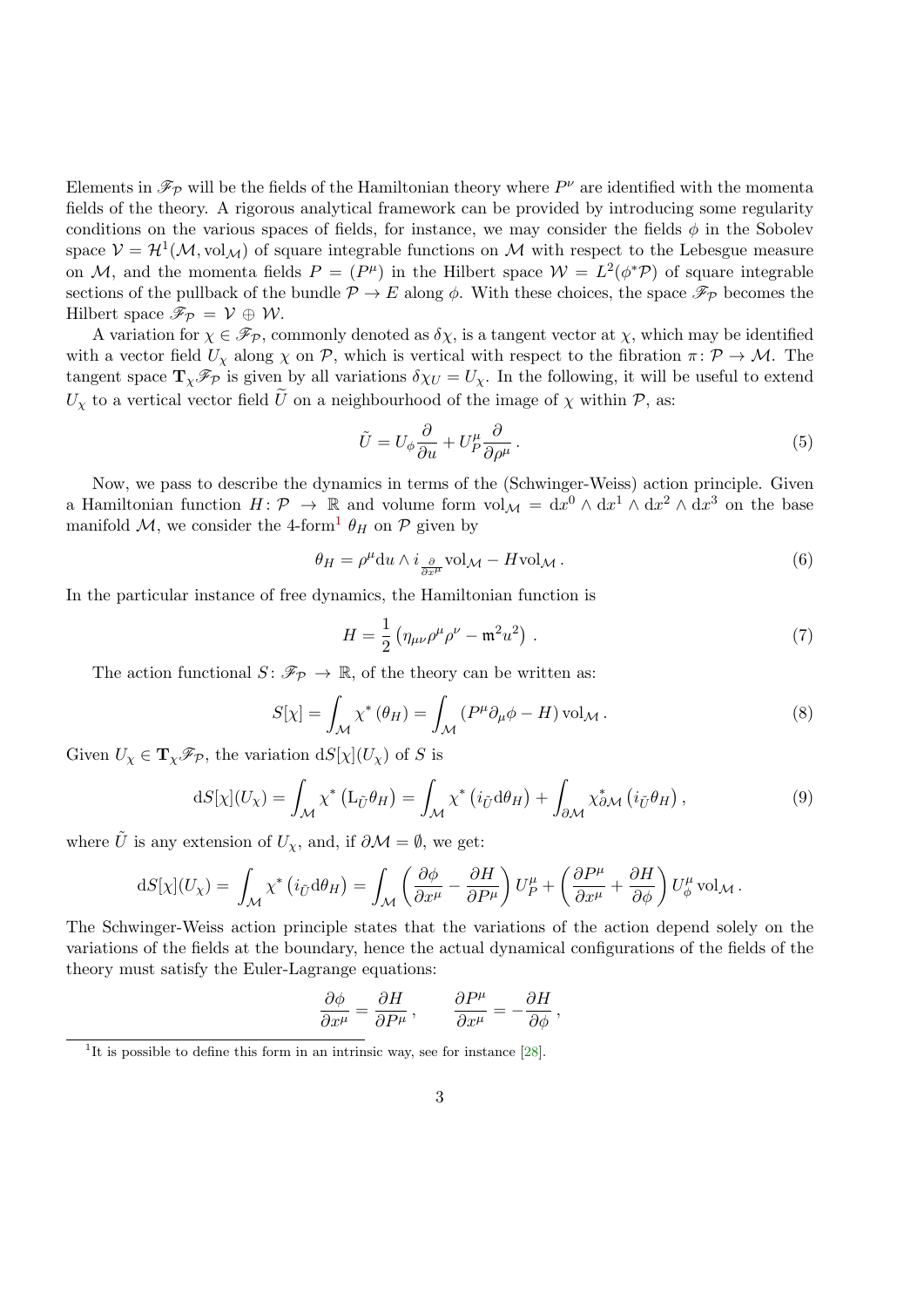<span id="page-3-1"></span>which can be geometrically interpreted as the zeroes of a 1-form  $\mathbb{EL}$  on the space of fields  $\mathscr{F}_{\mathcal{P}}$  given by:

$$
\mathbb{EL}_{\chi}(U_{\chi}) := \int_{\mathcal{M}} \chi^* \left( i_{\tilde{U}} d\theta_H \right) = 0, \quad \forall U_{\chi} \in \mathbf{T}_{\chi} \mathscr{F}_{\mathcal{P}}.
$$
 (10)

We note that such a geometrical reformulation of the Schwinger-Weiss variational principle should be used to introduce a Quantum Action Principle in the groupoid reformulation of Schwinger's algebra of selective measurements which has been recently proposed by some of the authors (see [\[17,](#page-14-5)[18,](#page-14-6)[21–](#page-14-7)[24\]](#page-14-8) for more details).

We will denote by  $\mathcal{EL}_{\mathcal{M}} \subset \mathcal{F}_{\mathcal{P}}$  the space of solutions of Euler-Lagrange equations, that is:

$$
\mathcal{EL}_{\mathcal{M}} := \{ \chi \in \mathscr{F}_{\mathcal{P}} : \mathbb{EL}_{\chi}(U_{\chi}) = 0, \quad \forall U_{\chi} \in \mathbf{T}_{\chi} \mathscr{F}_{\mathcal{P}} \}.
$$
\n(11)

Hence, we obtain the Euler-Lagrange equations (also known as the de Donder-Weyl equations) for the Klein-Gordon theory:

$$
\frac{\partial \phi}{\partial x^{\mu}} = \eta_{\mu\nu} P^{\nu}, \qquad \frac{\partial P^{\mu}}{\partial x^{\mu}} = \mathfrak{m}^2 \phi \,.
$$
 (12)

Analogously to what happens in non-relativistic Hamiltonian mechanics [\[19\]](#page-14-0), if we select a codimensionone, spacelike submanifold  $\Sigma \subset \mathcal{M}$ , for instance

$$
\Sigma = \{ m \in \mathcal{M} \mid x^0(m) = \tau^0 \},\tag{13}
$$

and denote by  $i_{\Sigma} : \Sigma \to M$  the canonical immersion of  $\Sigma$  in M, the space  $\mathcal{EL}_M$  is equipped with a 2-form  $\Omega_{\chi}$  given by:

<span id="page-3-0"></span>
$$
\Omega_{\chi}(U_{\chi}, V_{\chi}) = \int_{\Sigma} i_{\Sigma}^{*} \left( \chi^{*} \left( i_{\tilde{V}} i_{\tilde{U}} d\theta_{H} \right) \right) = \int_{\Sigma} i_{\Sigma}^{*} \left( \delta P_{U}^{0} \delta\phi_{V} - \delta\phi_{U} \delta P_{V}^{0} \right) \mathrm{vol}_{\Sigma} ,
$$

with  $U_\chi = \delta \phi_U \partial/\partial u + \delta P_U^{\mu} \partial/\partial \rho^{\mu}$  and  $V_\chi$  similarly. Following the procedure outlined in [\[19\]](#page-14-0), provided that  $\chi \in \mathcal{EL}_\mathcal{M}$ , it is possible to prove that  $\Omega_\chi$  is independent of the choice of  $\Sigma$ , and it defines a canonical symplectic structure on the space of solutions of Klein-Gordon equation.

Now, we will provide an evolution description of Klein-Gordon theory in terms of a vector field on an infinite-dimensional manifold. The main idea is to provide a framework in which the role of a contact structure is manifestly evident, and which allows us to write the Poisson bracket associated with  $\Omega$  in terms of the Jacobi bracket defined by such structure as done in the companion letter [\[19\]](#page-14-0) for the case of non-relativistic Hamiltonian mechanics and the relativistic particle.

To define the infinite-dimensional manifold which will be the carrier space of the dynamics, we fix a space-like, codimension-one submanifold  $\Sigma \subset \mathcal{M}$  as before. Then, we consider the pullback bundle  $i_{\Sigma}^*\mathcal{P}$  whose sections  $\sigma$  are just compositions of sections  $\chi$  of  $\mathcal{P}$  with  $i_{\Sigma}$ ,  $\sigma = \chi \circ i_{\Sigma}$  and, in local coordinates, we have:

$$
\sigma(x^j) = \left(x^j, \tau^0, \varphi(x^j), p(x^j), \beta^k(x^j)\right),
$$

where

$$
\varphi(x^j) = (\phi(x^j, \tau^0))|_{\Sigma}, \quad p(x^j) = (P^0(x^j, \tau^0))|_{\Sigma}, \quad \beta^k(x^j) = (P^k(x^j, \tau^0))|_{\Sigma}.
$$
 (14)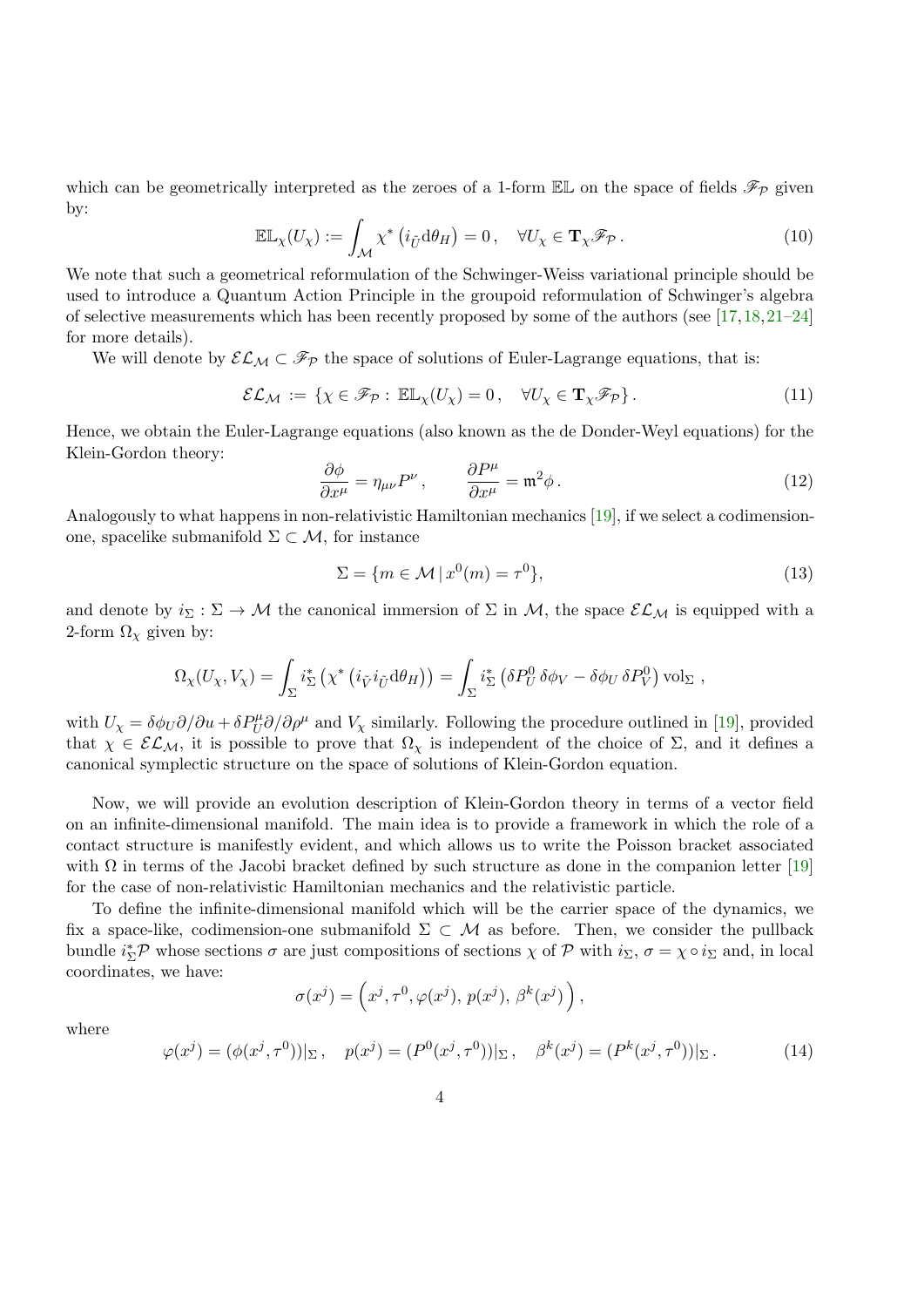<span id="page-4-1"></span>As before, we will focus on those sections of  $i_{\Sigma}^{*}\mathcal{P}$  satisfying some additional regularity conditions. Specifically, we will consider  $\varphi \in \mathscr{V}_{\Sigma}$ , the space of sections of Sobolev class 1 of the bundle  $i_{\Sigma}^{*}E$ ,  $p \in \mathscr{W}_{\Sigma} = \mathcal{L}^2(\Sigma, \mathrm{vol}_{\Sigma}),$  and  $\beta = (\beta^j) \in \mathscr{B}_{\Sigma}$ , the space of square integrable sections of the tangent bundle TΣ, so that we have the Hilbert space  $\mathcal{F}_{\Sigma}$  of fields at  $\Sigma$  given by  $\mathcal{F}_{\Sigma} := \mathscr{V}_{\Sigma} \oplus \mathscr{W}_{\Sigma} \oplus \mathscr{B}_{\Sigma}$ .

Then, we consider the Hilbert bundle  $\tau: \mathcal{F}_{\Sigma} \times \mathbb{R} \to \mathbb{R}$ , where  $\tau$  is the projection on the second factor, which plays the role of the extended phase space in [\[19\]](#page-14-0), and we denote by  $\Gamma(\mathcal{F}_{\Sigma})$  the space of sections of this bundle. The key observation is that, under suitable regularity conditions, the sections in  $\Gamma(\mathcal{F}_{\Sigma})$ , i.e., curves  $\sigma \colon \mathbb{R} \to \mathcal{F}_{\Sigma}$ , are in one-to-one correspondence with fields in  $\mathscr{F}_{\mathcal{P}}$ . Indeed, given  $\chi\in\mathscr{F}_{\mathcal{P}},$  we can define the section  $\sigma_{\chi}\in\Gamma$  setting

$$
\sigma_{\chi}(s) := \left(s, x^j, \tau^0, \varphi_s(x^j), p_s(x^j), \beta_s^k(x^j)\right),\tag{15}
$$

where  $s = x^0$ , and

$$
\varphi_s(x^j) = \phi(x^j, s), \qquad p_s(x^j) = P^0(x^j, s), \qquad \beta_s^k(x^j) = P^k(x^j, s).
$$
\n(16)

On the other hand, given  $\sigma \in \Gamma(\mathcal{F}_{\Sigma})$ , we can define  $\chi_{\sigma} \in \mathscr{F}_{\mathcal{P}}$  by reading the previous equations in the other direction. The regularity conditions for  $\sigma \in \Gamma(\mathcal{F}_{\Sigma})$  alluded to above are precisely those assuring that  $\phi(x^j, s) := \varphi_s(x^j)$  is in V, and that  $(P^0(x^j, s) := p_s(x^j), P^k(x^j, s) := \beta_s^k(x^j))$  are in W.

A variation  $U_{\gamma}$  at  $\gamma \in \Gamma(\mathcal{F}_{\Sigma})$  is then a vector field along  $\gamma$  which is vertical with respect to the fibration  $\tau: \mathcal{F}_{\Sigma} \times \mathbb{R} \to \mathbb{R}$ . The space of all  $U_{\gamma}$  is denoted by  $\mathbf{T}_{\gamma} \Gamma_{\gamma}$ . If necessary,  $U_{\gamma}$  can be extended to a vertical vector field U in an open neighbourhood of the image of  $\gamma$  written as

$$
\tilde{U} = U_{\varphi} \frac{\delta}{\delta \varphi} + U_p \frac{\delta}{\delta p} + U_{\beta}^j \frac{\delta}{\delta \beta^j},\tag{17}
$$

where  $U_{\varphi} \in \mathscr{V}_{\Sigma}, U_{p} \in \mathscr{W}_{\Sigma}, U_{\beta}^{j} \in \mathscr{B}_{\Sigma}$ . The symbols  $\frac{\delta}{\delta \varphi}$  have a double interpretation. On one side, they represent the canonical basis of tangent vectors on a linear space associated to the natural chart provided by the linear space itself. On the other, they represent the standard functional derivatives [\[1\]](#page-13-7), i.e., they act on a function F as the functional derivative  $\frac{\delta F}{\delta \varphi(x)}$ , and similarly for  $\frac{\delta}{\delta p(x)}$  and  $\frac{\delta}{\delta \beta^j(x)}$ . In a similar way, the symbols  $\delta\varphi$  and  $\delta p$  can be understood as a basis of covectors on the manifold  $\mathcal{F}_{\Sigma}$ , and  $\delta F = \frac{\delta F}{\delta \sigma} \delta \sigma$  is understood as the differential of the function F given by

$$
\langle \delta F, U_{\sigma} \rangle = \int_{\Sigma} \frac{\delta F}{\delta \sigma(x)} U_{\sigma}(x) \operatorname{vol}_{\Sigma}(x),
$$

Now, we define the Hamiltonian function

$$
\mathcal{H}(\varphi, p, \beta; s) = \int_{\Sigma} \frac{1}{2} \left( p^2 + \delta^{jk} \frac{\partial \varphi}{\partial x^j} \frac{\partial \varphi}{\partial x^k} - \mathfrak{m}^2 \varphi^2 \right) \text{vol}_{\Sigma} =: \int_{\Sigma} H \text{ vol}_{\Sigma}, \tag{18}
$$

and we consider the one-form  $\mathcal{F}_{\Sigma} \times \mathbb{R}$  given by

<span id="page-4-0"></span>
$$
\Theta_{\mathcal{H}} = \int_{\Sigma} \left( p \,\delta \varphi \right) \,\text{vol}_{\Sigma} - \mathcal{H} \mathrm{d}t \,. \tag{19}
$$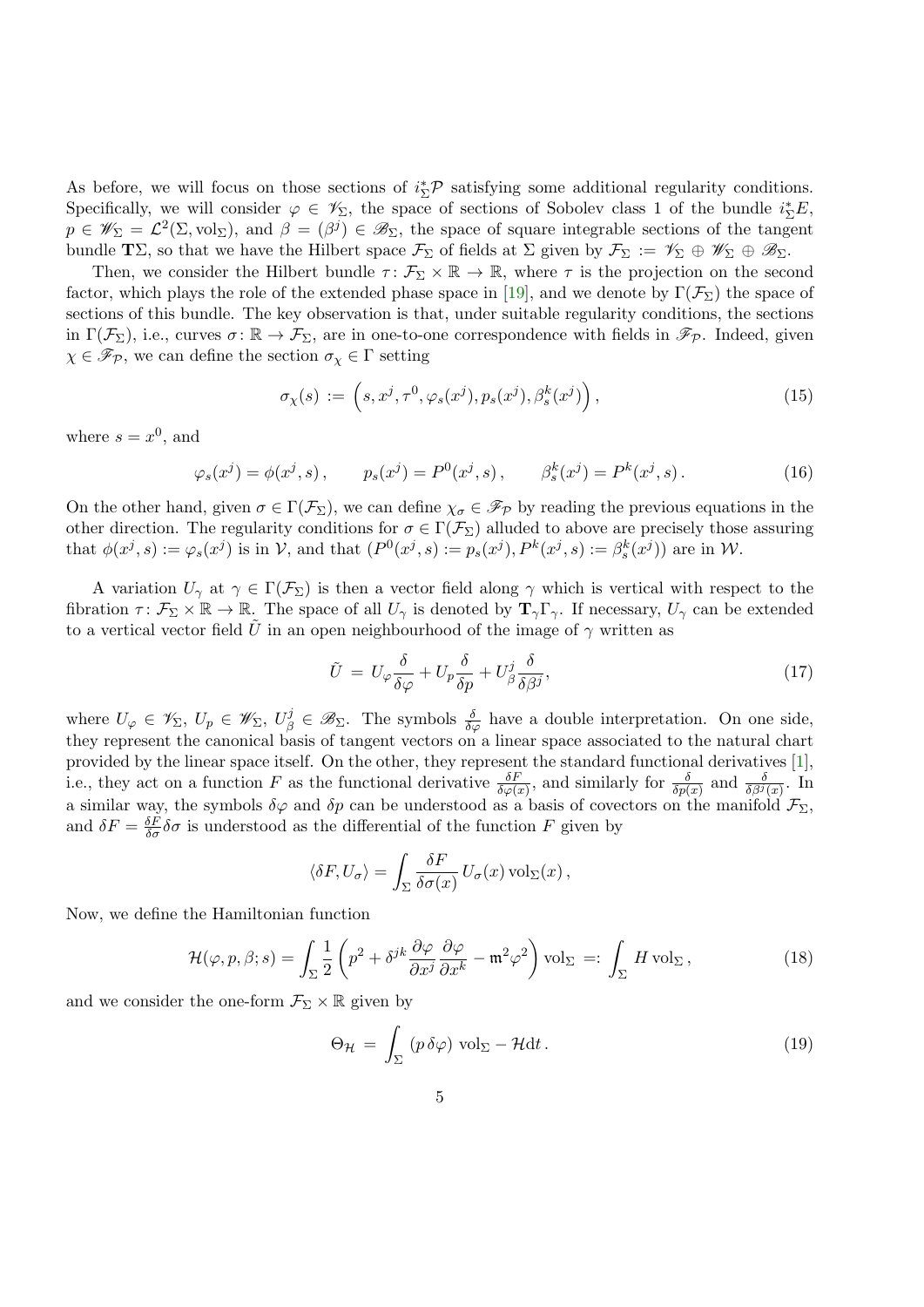<span id="page-5-2"></span>This form plays a role analogous to that of the contact one-form on the extended phase space  $T^*Q \times \mathbb{R}$ in the case of non-relativistic Hamiltonian dynamics, and to that of the contact one-form on the massshell for the relativistic particle considered in the companion letter [\[19\]](#page-14-0).

Then, we write the action functional S on  $\Gamma(\mathcal{F}_{\Sigma})$  given by

$$
S[\gamma] = \int_{\mathbb{R}} \gamma^* \Theta_{\mathcal{H}}, \tag{20}
$$

and we compute its variation along  $U_{\gamma}$  as

$$
dS_{\gamma}(U_{\gamma}) = \int_{\mathbb{R}} \gamma^* \left( i_{\tilde{U}} d\Theta_{\mathcal{H}} + d(i_{\tilde{U}} \Theta_{\mathcal{H}}) \right) . \tag{21}
$$

Exploiting Stokes' theorem and the fact that  $\partial \mathbb{R} = \emptyset$ , we obtain

$$
dS_{\gamma}(U_{\gamma}) = \int_{\mathbb{R}} \gamma^* \left( i_{\tilde{U}} d\Theta_{\mathcal{H}} \right).
$$
 (22)

Following the Schwinger-Weiss action principle, the dynamical trajectories are given by all those  $\gamma$ such that

$$
\mathbb{EL}_{\gamma}(U_{\gamma}) := \int_{\mathbb{R}} \gamma^* \left( i_{\tilde{U}} d\Theta_{\mathcal{H}} \right) = 0 \quad \forall U_{\gamma} \mathbf{T}_{\gamma} \Gamma_{\gamma} . \tag{23}
$$

A direct computation shows that all such  $\gamma$  must satisfy the constraint relations

<span id="page-5-0"></span>
$$
\delta_{jk}\beta^k = \frac{\partial\varphi}{\partial x^j},\tag{24}
$$

and the "evolution equations"

<span id="page-5-1"></span>
$$
\frac{\mathrm{d}\varphi}{\mathrm{d}s} = p, \quad \frac{\mathrm{d}p}{\mathrm{d}s} = -\Delta_{\Sigma}\varphi - \mathfrak{m}^2\varphi. \tag{25}
$$

The constraint conditions in Eq. [\(24\)](#page-5-0) being linear determine a submanifold  $\mathcal{C} \subset \mathcal{F}_{\Sigma}$  which is a linear subspace. We define the trivial bundle  $\tau_{\mathcal{C}} : \mathcal{C} \times \mathbb{R} \to \mathbb{R}$ , where  $\tau_{\mathcal{C}}$  is the projection on the second factor, and we denote by  $\Gamma_{\mathcal{C}}$  the space of sections of this bundle. Moreover, we write, with an evident abuse of notation,  $\Theta_{\mathcal{H}}$  for the pullback to  $\mathcal{C} \times \mathbb{R}$  of the one-form in equation [\(19\)](#page-4-0). Then, it is clear that Eq.[\(25\)](#page-5-1) may be read as defining the integral curves of the (densely defined) vector field

$$
X_H = \frac{\partial}{\partial t} + \frac{\delta H}{\delta p} \frac{\delta}{\delta \varphi} - \frac{\delta H}{\delta \varphi} \frac{\delta}{\delta p}
$$
\n
$$
\tag{26}
$$

which is in the kernel of the two-form

$$
d\Theta_{\mathcal{H}} = \int_{\Sigma} (\delta p \wedge \delta \varphi) \operatorname{vol}_{\Sigma} - d\mathcal{H} \wedge dt. \qquad (27)
$$

This two-form plays the role of the contact two-form on  $\mathbf{T}^*\mathcal{Q} \times \mathbb{R}$  in the case of non-relativistic Hamiltonian mechanics, and of the contact two-form on the mass-shell in the case of the relativistic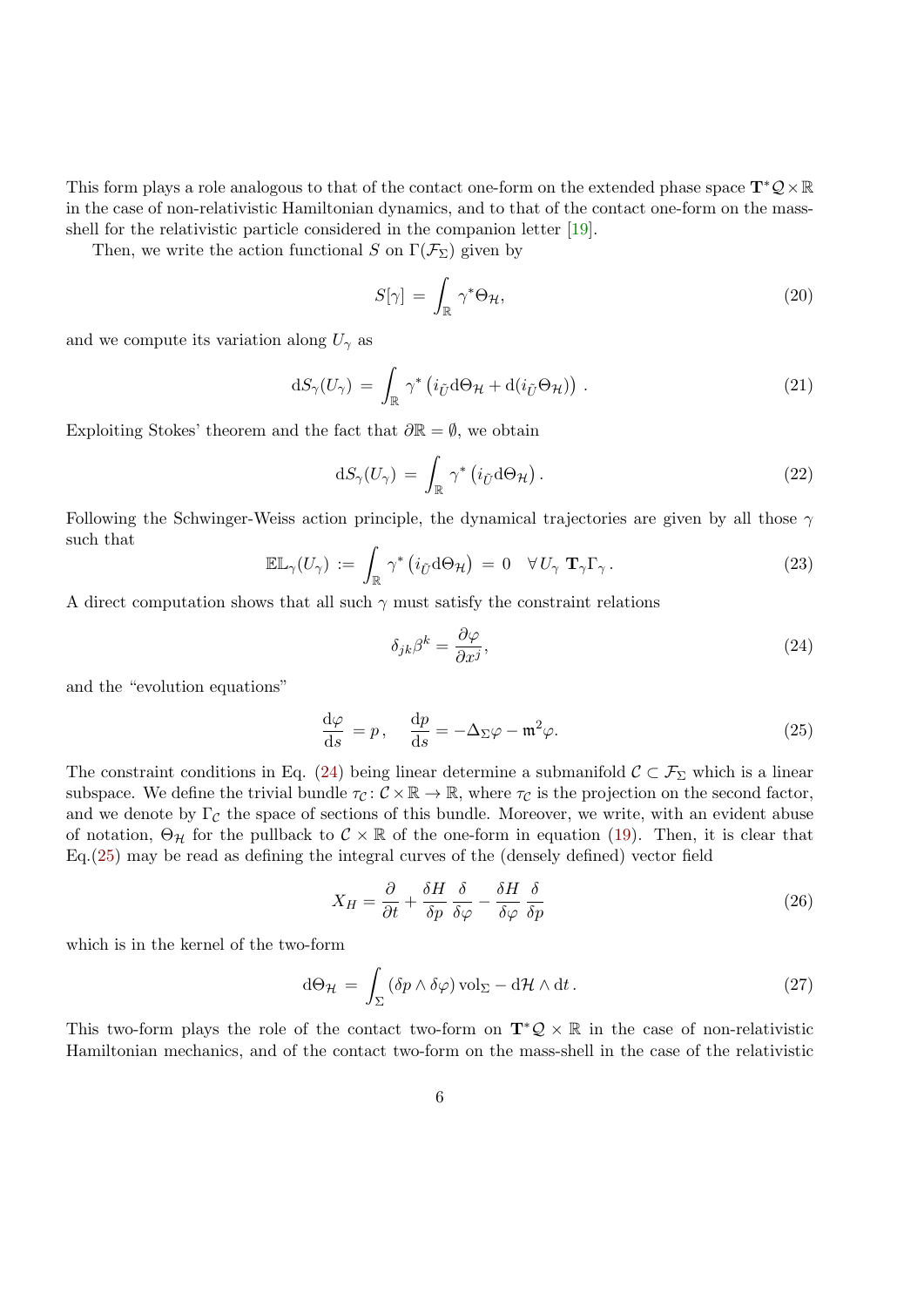<span id="page-6-0"></span>particle considered in [\[19\]](#page-14-0). Eventually, we obtained the de Donder-Weyl equations of the free Klein-Gordon theory as a Hamiltonian system on an infinite-dimensional manifold, in such a way that a section  $\gamma$  satisfying Eq.[\(25\)](#page-5-1) provides a representation in terms of Cauchy data on  $\Sigma$  of the points in  $\mathcal{EL}_{\mathcal{M}}$ . We denote by  $\mathcal{EL}_{\mathcal{C}}$  the space of all  $\gamma \in \Gamma_{\mathcal{C}}$  satisfying Eq.[\(25\)](#page-5-1).

Just as it happens for non-relativistic Hamiltonian mechanics and for the relativistic particle [\[19\]](#page-14-0), any vector field of the form  $f X_H$ , with f a smooth, non-vanishing function on  $\mathcal{C} \times \mathbb{R}$  is again in the kernel of  $d\theta_{\mathcal{H}}$ , and the support of its integral curves coincide with the support of the integral curves of  $X_H$ . Accordingly, we may interpret the integral curves of  $f X_H$  as reparametrizations of the dynamical trajectories. In particular, the vector field  $\Gamma_H$  satisfying  $i_{\Gamma_H} \theta_{\mathcal{H}} = 1$  is called Reeb vector field. Under suitable regularity properties for  $X_H$ , the family of its integral curves defines a regular foliation of the manifold  $\mathcal{C} \times \mathbb{R}$ , and every point in the quotient manifold, say Q, associated with the foliation can be identified with one and only one element in  $\mathcal{EL}_{\mathcal{C}}$ .

Accordingly, we may look at the space of smooth functions on Q as the subalgebra  $C_H^{\infty}(\mathcal{C} \times \mathbb{R}) \subset$  $C^{\infty}(\mathcal{C} \times \mathbb{R})$  of smooth functions such that  $L_{X_H} f = 0$ . Then, we may look for a bivector  $\Lambda$  on  $\mathcal{C} \times \mathbb{R}$ satisfying the relations

$$
[\Lambda, \Lambda]_S = 2\Gamma_H \wedge \Lambda, \quad L_{\Gamma_H} \Lambda = 0,
$$
\n(28)

where  $[,]_S$  denotes the Schouten-Nijenhuis bracket, in order to define a Jacobi bracket [\[2,](#page-13-0)[15\]](#page-14-1) [,  $]_J$  on  $C^{\infty}(\mathcal{C} \times \mathbb{R})$  by means of

$$
[f,g]_J := \Lambda(df, dg) + f L_{\Gamma_H}g - g L_{\Gamma_H}f. \tag{29}
$$

Recalling that  $\Gamma_H$  annihilates the elements in  $C_H^{\infty}(\mathcal{C} \times \mathbb{R})$ , it is immediate to check that  $C_H^{\infty}(\mathcal{C} \times \mathbb{R})$ becomes a Poisson subalgebra of  $C^{\infty}(\mathcal{C} \times \mathbb{R})$  with respect to the Jacobi bracket defined above. Upon identifying  $\mathcal{EL}_{\mathcal{M}}$  with  $\mathcal{EL}_{\mathcal{C}}$ , and then  $\mathcal{EL}_{\mathcal{C}}$  with Q, the Poisson bracket on  $C_H^{\infty}(\mathcal{C}\times\mathbb{R})$  is precisely the Poisson bracket associated with the two-form  $\Omega$  in Eq.[\(14\)](#page-3-0). To explicitely write the Jacobi and Poisson bracket, we must be able to find an analogue of the generalized Darboux coordinates used in the particle case in the companion letter [\[19\]](#page-14-0). At this purpose, we first move from  $\mathcal C$  to  $\mathcal C'$  introducing the Fourier transforms

$$
\varphi(x) = \int_{\overline{\Sigma}} \hat{\varphi}(k) e^{ik \cdot x} \operatorname{vol}_{\overline{\Sigma}}, \quad p(x) = \int \hat{p}(k) e^{ik \cdot x} \operatorname{vol}_{\overline{\Sigma}}.
$$
 (30)

Note that the fact that  $\varphi$  and p are real-valued imposes the constraints  $\overline{\hat{\varphi}}(k) = \hat{\varphi}(-k)$  and  $\overline{\hat{p}}(k) =$  $\hat{p}(-k)$ . The equations of motion become

$$
\frac{\mathrm{d}\hat{\varphi}}{\mathrm{d}s} = -\hat{p}, \quad \frac{\mathrm{d}\hat{p}}{\mathrm{d}s} = \omega_k \,\hat{\varphi}, \tag{31}
$$

with  $\omega_k = (k^2 + \mathfrak{m}^2)$ , and we may read them as a superposition in k of harmonic oscillators. Now, we consider the "change of coordinates" in  $\mathcal{C}' \times \mathbb{R}$  given by

$$
W = \frac{1}{2} \int_{\overline{\Sigma}} \left( (\hat{p}\,\overline{\hat{p}} - \omega_k^2 \,\hat{\varphi}\,\overline{\hat{\varphi}}) \frac{\cos(\omega_k s) \sin(\omega_k s)}{\omega_k} + 2 \left( \hat{p}\,\overline{\hat{\varphi}} + \overline{\hat{p}} \,\hat{\varphi} \right) \sin^2(\omega_k s) \right) \text{vol}_{\overline{\Sigma}}
$$
  

$$
\hat{\Phi} = \hat{\varphi} \cos(\omega_k s) - \frac{\hat{p}}{\omega_k} \sin(\omega_k s)
$$
  

$$
\hat{P} = \hat{p} \cos(\omega_k s) + \omega_k \hat{\varphi} \sin(\omega_k s),
$$
\n(32)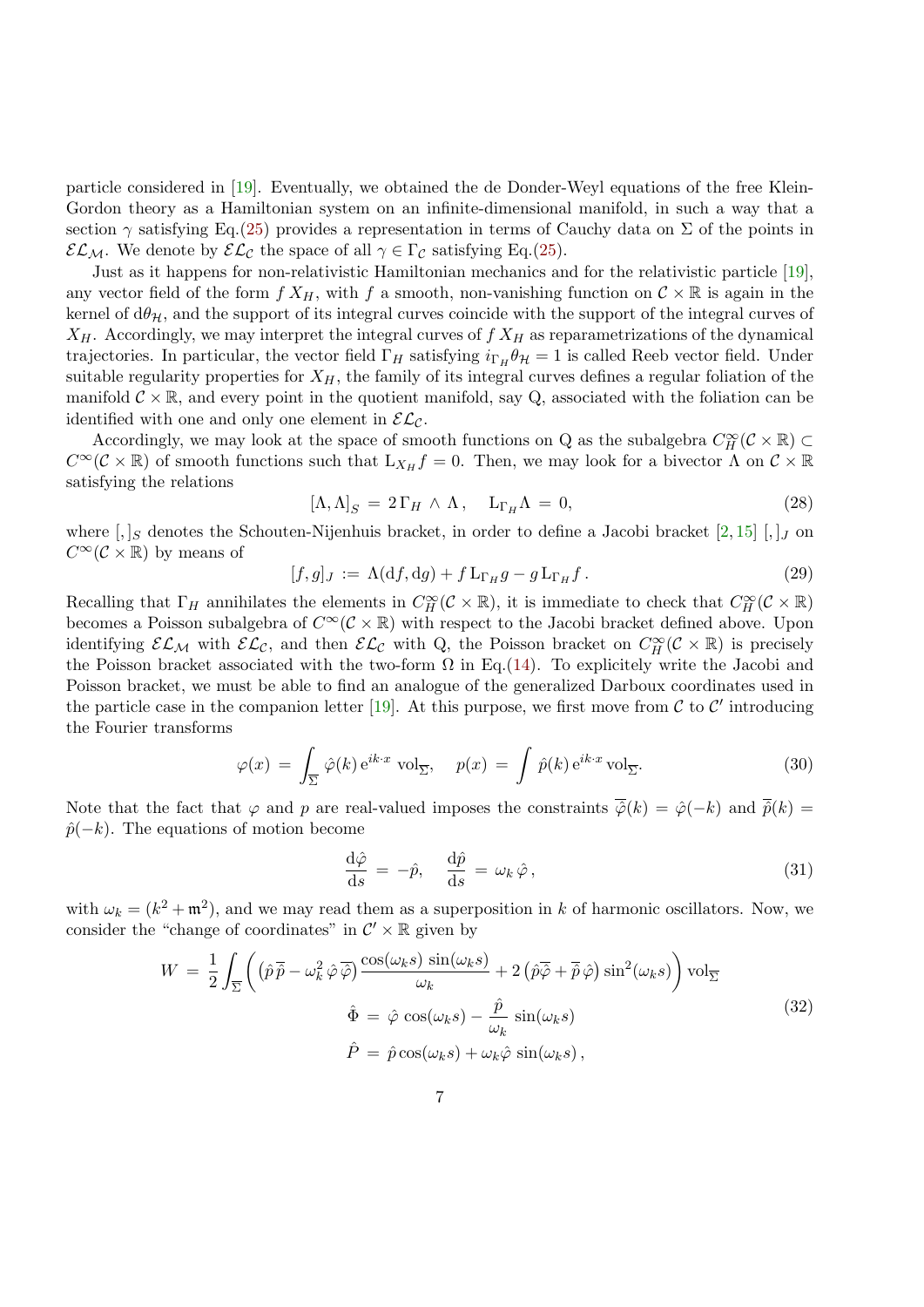<span id="page-7-1"></span>where, again, it is  $\overline{\hat{\Phi}}(k) = \hat{\Phi}(-k)$  and  $\overline{\hat{P}}(k) = \hat{P}(-k)$ . In this coordinate system, it is possible to see that the one-form  $\Theta_{\mathcal{H}}$  in equation [\(19\)](#page-4-0) becomes

$$
\Theta_{\mathcal{H}} = \int_{\overline{\Sigma}} \frac{1}{2} \left( \overline{\hat{P}} \, \delta \hat{\Phi} + \hat{P} \, \delta \overline{\hat{\Phi}} \right) \operatorname{vol}_{\overline{\Sigma}} + dW \,. \tag{33}
$$

The vector field  $\Gamma_H$  becomes  $\Gamma_H = \frac{\partial}{\partial W}$ , and, in analogy with what we did in the particle case in the companion letter [\[19\]](#page-14-0), the bivector field  $\Lambda$  in the definition of the Jacobi bracket reads

$$
\Lambda = \int_{\overline{\Sigma}} \left( \frac{\delta}{\delta \hat{\Phi}} - \hat{P} \frac{\partial}{\partial W} \right) \wedge \frac{\delta}{\delta \overline{\hat{P}}} \operatorname{vol}_{\overline{\Sigma}}.
$$
 (34)

Clearly, elements in  $C_H^{\infty}(\mathcal{C}' \times \mathbb{R})$  are just those functionals which do not depend on W, and thus the Jacobi bracket among them becomes the Poisson bracket given by

$$
\Lambda(\mathrm{d}F, \mathrm{d}G) = \int_{\overline{\Sigma}} \frac{\delta F}{\delta \hat{\Phi}} \wedge \frac{\delta G}{\delta \overline{\hat{P}}} \mathrm{vol}_{\overline{\Sigma}}.
$$
\n(35)

# 3 Multisymplectic formulation of free Schrödinger equation

In this section, we will consider the Schrödinger equation for a free particle<sup>[2](#page-7-0)</sup> in  $\mathbb{R}^3$ . The analysis of the Schrödinger equation with a potential may be given following the lines presented here, bearing in mind, however, that the presence of the potential may affect the choice of the appropriate Sobolev and Hilbert spaces for the fields considered.

For the Schrödinger equation, our spacetime manifold will be  $\mathcal{M} \cong \mathbb{R}^4$ . In this case, we are in a non-relativistic context, where the notion of absolute simultaneity is available [\[25,](#page-15-2) [29\]](#page-15-3), and thus the spacetime may be splitted in the product of space and time. The notion of absolute simultaneity is encoded in the existence of an exact one-form  $\vartheta$  on  $\mathcal M$  the kernel of which determines an integrable foliation whose leaves are diffeomorphic with  $\mathbb{R}^3$ . The foliation associated with  $\vartheta$  defines absolute simultaneity, and the leaves define the simultaneity surfaces. Since  $\vartheta$  is exact, there will be a global time function  $t: \mathcal{M} \to \mathbb{R}$  such that  $\vartheta = dt$ , and the simultaneity surfaces are identified with the level sets of the time function. In the following, we will always choose Cartesian coordinates  $(x^1, x^2, x^3, t)$ reflecting the fact that the t-coordinate has a clear and definite physical interpretation being the global time function defining absolute simultaneity. A simultaneity surface will be denoted by  $\Sigma_{\bar{t}}$ , where  $\bar{t}$  is the value of the time function characterizing the simultaneity surface.

Differently from Klein-Gordon theory, the wave function  $\psi$  of Schrödinger equation is a complexvalued function on  $M$ , which in addition does not transform as a function but as a section of a U(1)-bundle [\[11\]](#page-13-8). However, we will describe  $\psi$  in a real-valued context by considering a pair of fields  $(\phi^R, \phi^I)$  associated with any wave function, where  $\phi^R$  denote the real part of the wave function, and  $\phi^I$  the imaginary part. Any field will have its own momenta, say  $(P_R^0, P_R^j)$  and  $(P_I^0, P_I^j)$ , and the covariant phase space is  $\pi: \mathcal{P} = \mathbb{R}^{10} \times \mathcal{M} \to \mathcal{M}$ , where  $\pi$  is the projection on the second factor,

<span id="page-7-0"></span><sup>&</sup>lt;sup>2</sup>The case of unitary evolutions of a finite-level quantum system  $[16, 20]$  $[16, 20]$  $[16, 20]$  may be consistently dealt with within the formalism described in the companion letter [\[19\]](#page-14-0).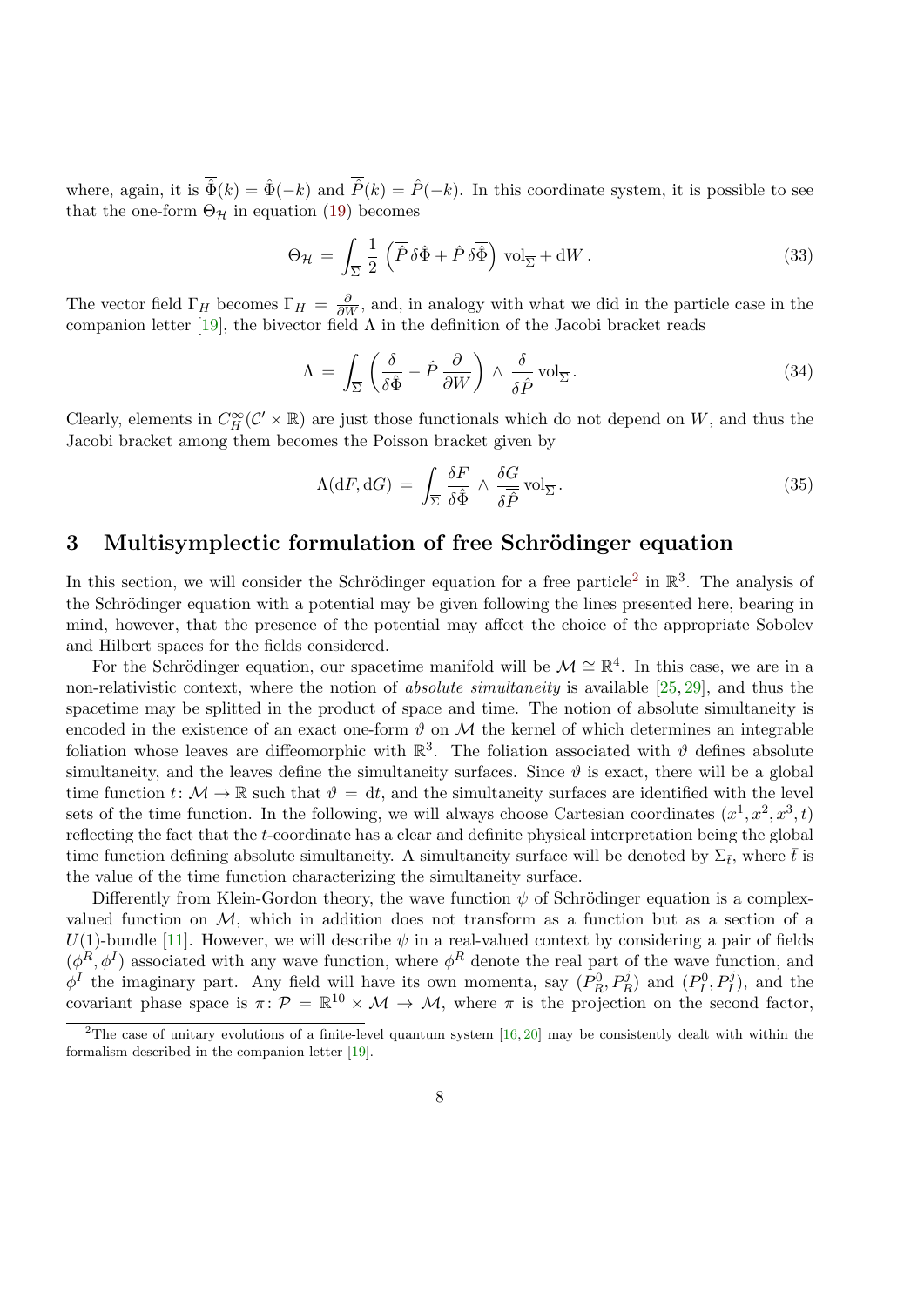<span id="page-8-1"></span>which is a vector bundle over  $M$  as in the case of Klein-Gordon theory. Coordinate functions on  $P$ are  $(u^a, \rho_a^j; \rho_a^0, x^j, t)$ , with  $a = R, I$  and  $j = 1, 2, 3$ .

A reference frame on  $\mathcal M$  is defined by the choice of a nowhere-vanishing vector field  $\Gamma$  on  $\mathcal M$  such tha  $\vartheta(\Gamma) = 1$  [\[4,](#page-13-9) [25–](#page-15-2)[27,](#page-15-4) [29\]](#page-15-3). As we are dealing with Schrödinger equation, it seems natural to limit ourselves to inertial Galilean frames. These are those reference frames characterized by  $\Gamma = \frac{\partial}{\partial t} + v^j \frac{\partial}{\partial x^j}$ . Given Γ, we can complete it to a frame of vector fields on M by introducing the vector fields  $\frac{\partial}{\partial x^j}$ with  $j = 1, 2, 3$ . These "auxiliary" vector fields are taken to be in the kernel of  $\vartheta = dt$  so that they are tangent to the simultaneity surfaces determined by  $\vartheta = dt$ . Then, we determine the associated dual frame given by  $\{\vartheta = dt, dx^j - v^j dt\}$  with  $j = 1, 2, 3$  and we build the frame-dependent covariant tensor  $G_{\Gamma}$  given by

$$
G_{\Gamma} = \delta_{jk} \left( \mathrm{d}x^{j} - v^{j} \mathrm{d}t \right) \otimes \left( \mathrm{d}x^{k} - v^{k} \mathrm{d}t \right). \tag{36}
$$

It is straightforward to notice that it determines an Euclidean metric tensor on every simultaneity leaf associated with  $\vartheta = dt$ . Now, by means of  $G_{\Gamma}$  we can define the frame-dependent Hamiltonian function given by

$$
H_{\Gamma} = -\frac{\delta_{ab}}{2} \left( \delta_{jk} v^{j} v^{k} \rho_{a}^{0} \rho_{b}^{0} - \delta_{jk} v^{k} (\rho_{a}^{j} \rho_{b}^{0} + \rho_{b}^{j} \rho_{a}^{0}) + \delta_{jk} \rho_{a}^{j} \rho_{b}^{k} \right). \tag{37}
$$

We stress that, in the non-relativistic case, the Hamiltonian function used for the description of a free quantum particle depends on the choice of a reference frame on  $M$ . This is due to the fact that the covariant tensor  $G_{\Gamma}$  is only defined once we determine the frame of vector fields  $\{\Gamma, \frac{\partial}{\partial x^j}\}\,$  with  $j = 1, 2, 3$ , and its dual frame  $\{\vartheta, dx^j - v^j dt\}$  with  $j = 1, 2, 3$ . On the other hand, in the relativistic case, we already have the spacetime Lorentzian metric  $\eta$  and we do not need the choice of a reference frame to define the Hamiltonian function (see equation [\(7\)](#page-2-1)).

In the following, we are going to perform our analysis in the inertial reference frame identified by  $\vartheta = dt$  and  $\Gamma = \frac{\partial}{\partial t}$ , so that  $G_{\Gamma} = \delta_{jk} dx^{j} \otimes dx^{k}$ , and the Hamiltonian function reads

$$
H = -\delta_{ab}\delta_{jk}\frac{\rho_a^j \rho_b^k}{2},\tag{38}
$$

where we have set  $H_{\Gamma} \equiv H$ . However, everything that will be said below could be adapted to a different choice for Γ thus obtaining a description in a different inertial Galilean reference frame. Now, we can define the 4-form  $\tilde{\theta}_H$  on  $\mathcal P$  given by

<span id="page-8-0"></span>
$$
\tilde{\theta}_H = \rho_a^0 \mathrm{d}u^a \wedge i_{\Gamma} \mathrm{vol}_{\mathcal{M}} + \rho_a^j \mathrm{d}u^a \wedge i_{\frac{\partial}{\partial x^j}} \mathrm{vol}_{\mathcal{M}} - H \mathrm{vol}_{\mathcal{M}}.
$$
\n(39)

Note that the vector field  $\Gamma$  defines the Galielan reference frame, while the vector fields  $\frac{\partial}{\partial x^j}$  transform as the component of a vector with respect to the action of the Galilei group. Unlike the relativistic case dealt with in section [2,](#page-1-0) the 4-form  $\hat{\theta}_H$  on  $\mathcal P$  depends on the choice of a reference frame on M because the Hamiltonian function does so. To be able to recover Schrödinger equation, we must impose two constraints and select a sub-bundle of P. Specifically, we consider the vector sub-bundle  $\pi: \mathcal{Q} \to \mathcal{M}$ singled out by the constraints

$$
\rho_R^0 - u^I = 0, \quad \rho_I^0 + u^R = 0. \tag{40}
$$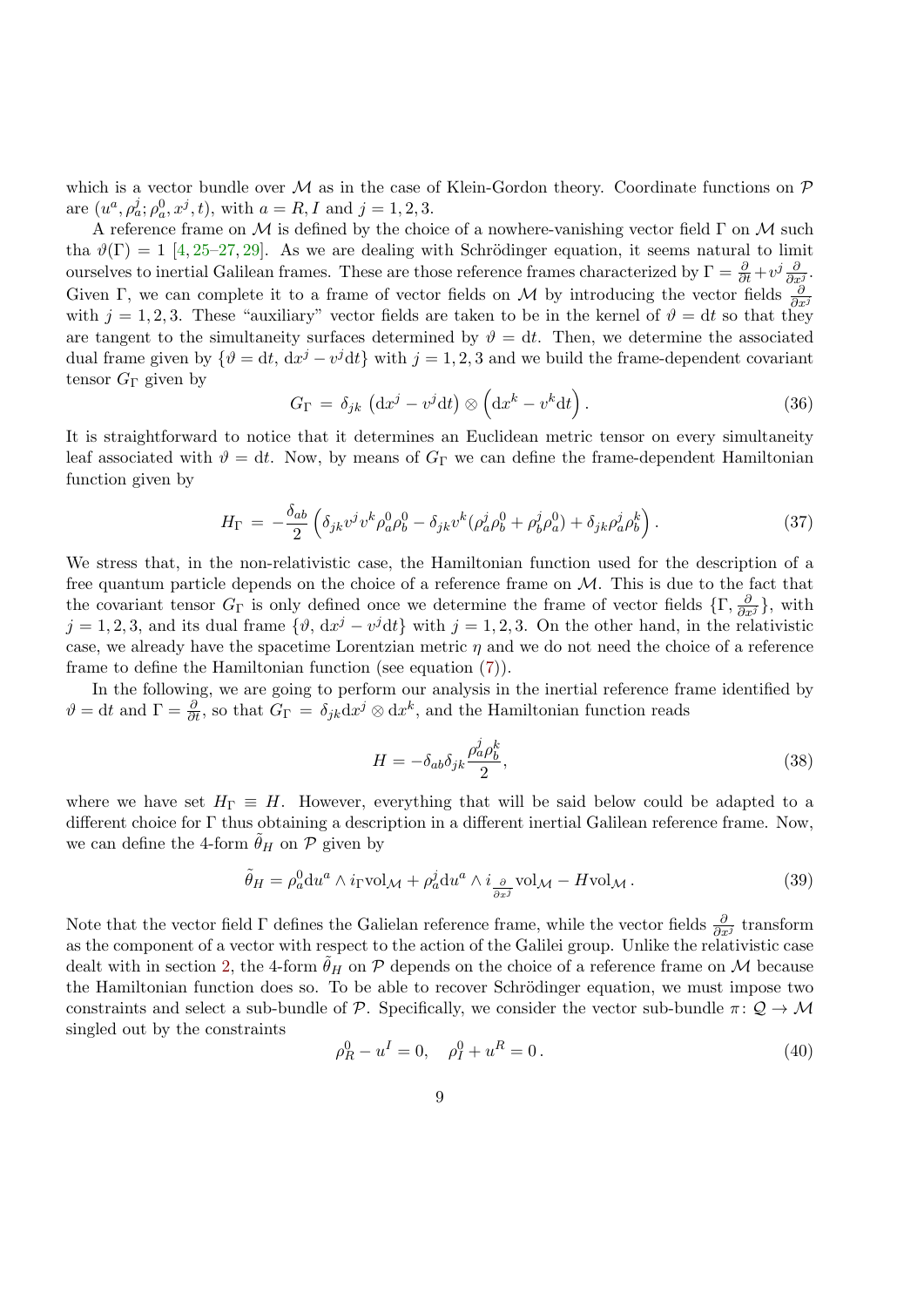<span id="page-9-1"></span>The origin of these constraints is related to the circumstance that wave-functions under Galilei transformations behave like sections of a  $U(1)$  bundle [\[11\]](#page-13-8). Moreover, they appear naturally when the Schrödinger equation is written by means of a suitable reduction procedure of a 5-dimensional equation. This aspect will be considered elsewhere. Let  $\chi$  be a section of  $\pi: \mathcal{Q} \to \mathcal{M}$  given by

$$
\chi(x^{\mu}) = (x^{j}, t, \phi^{R}(x^{j}, t), P_{R}^{k}(x^{j}, t), \phi^{I}(x^{j}, t), P_{I}^{k}(x^{j}, t)).
$$
\n(41)

As before, we assume some regolarity conditions on the sections we actually consider. Specifically, we take  $(\phi^a) \in \mathcal{V} = \mathcal{H}^1(\mathcal{M}, \mathrm{vol}_M)$  and  $\left(P_a^j\right) \in \mathcal{W} = \mathcal{L}^2(\mathcal{M}, \mathrm{vol}_M)$ . In this way, the space of fields of the theory is the Hilbert space  $\mathscr{F}_{\mathcal{Q}} = \mathcal{V} \oplus \mathcal{W}$ . A variation for  $\chi \in \mathscr{F}_{\mathcal{Q}}$  is a tangent vector at  $\chi$ , which may be identified witha vector field  $U_{\chi}$  along along  $\chi$  on  $\mathcal{Q}$ , which is vertical with respect to the fibration  $\pi: \mathcal{Q} \to \mathcal{M}$ . The tangent space  $\mathbf{T}_{\chi} \mathcal{F}_{\mathcal{Q}}$  is given by all the  $U_{\chi}$ . In the following, it will be useful to extend  $U\chi$  to a vertical vector field U in a neighbourhood of the image of  $\chi$  inside P given by

$$
\tilde{U} = U_R^{\phi} \frac{\partial}{\partial u^R} + U_R^j \frac{\partial}{\partial \rho_R^j} + U_I^{\phi} \frac{\partial}{\partial u^I} + U_I^j \frac{\partial}{\partial \rho_I^j}.
$$
\n(42)

As before, the dynamics may be described in terms of the Schwinger-Weiss action principle for sections  $\chi \in \mathscr{F}_{\mathcal{Q}}$ . First of all, we consider the pullback  $\theta_H$  to  $\mathcal Q$  of the form  $\theta_H$  in Eq.[\(39\)](#page-8-0) given by

$$
\theta_H = \left( u^I \mathrm{d}u^R - u^R \mathrm{d}u^I \right) \wedge i_{\Gamma} \mathrm{vol}_{\mathcal{M}} + \rho_a^j \mathrm{d}u^a \wedge i_{\frac{\partial}{\partial x^j}} \mathrm{vol}_{\mathcal{M}} - H \mathrm{vol}_{\mathcal{M}} \,. \tag{43}
$$

Then, we define the action functional S on  $\mathscr{F}_{\mathcal{Q}}$  as

$$
S[\chi] = \int_{\mathcal{M}} \chi^* \left( \theta_H \right) \,, \tag{44}
$$

with  $\chi \in \mathscr{F}_{\mathcal{Q}}$ . At this point, we may proceed as in the previous section and compute the variation  $dS[\chi](U_{\chi})$  of S to be

$$
dS[\chi](U_{\chi}) = \int_{\mathcal{M}} \chi^* \left( L_{\tilde{U}} \theta_H \right) = \int_{\mathcal{M}} \chi^* \left( i_{\tilde{U}} d\theta_H \right) + \int_{\mathcal{M}} d\chi^* \left( i_{\tilde{U}} \theta_H \right), \tag{45}
$$

where U is any extension of  $U_{\chi}$ . Again, we use Stokes' theorem and see that the boundary term vanishes because  $\partial M = \emptyset$ . The action principle states that the dynamical trajectories satisfy the Euler-Lagrange equations for the action functional

$$
\mathbb{EL}_{\chi}(U_{\chi}) := \int_{\mathcal{M}} \chi^* \left( i_{\tilde{U}} d\theta_H \right) = 0, \quad \forall U_{\chi} \in \mathbf{T}_{\chi} \mathscr{F}_{\mathcal{P}}, \tag{46}
$$

<span id="page-9-0"></span>which are nothing but the de Donder-Weyl equations

$$
\frac{\partial \phi^I}{\partial t} = -\frac{1}{2} \frac{\partial P_R^j}{\partial x^j}, \qquad \frac{\partial \phi^I}{\partial x^j} = -\delta_{jk} P_I^k
$$
\n
$$
\frac{\partial \phi^R}{\partial t} = \frac{1}{2} \frac{\partial P_R^j}{\partial x^j}, \qquad \frac{\partial \phi^R}{\partial x^j} = -\delta_{jk} P_R^k.
$$
\n(47)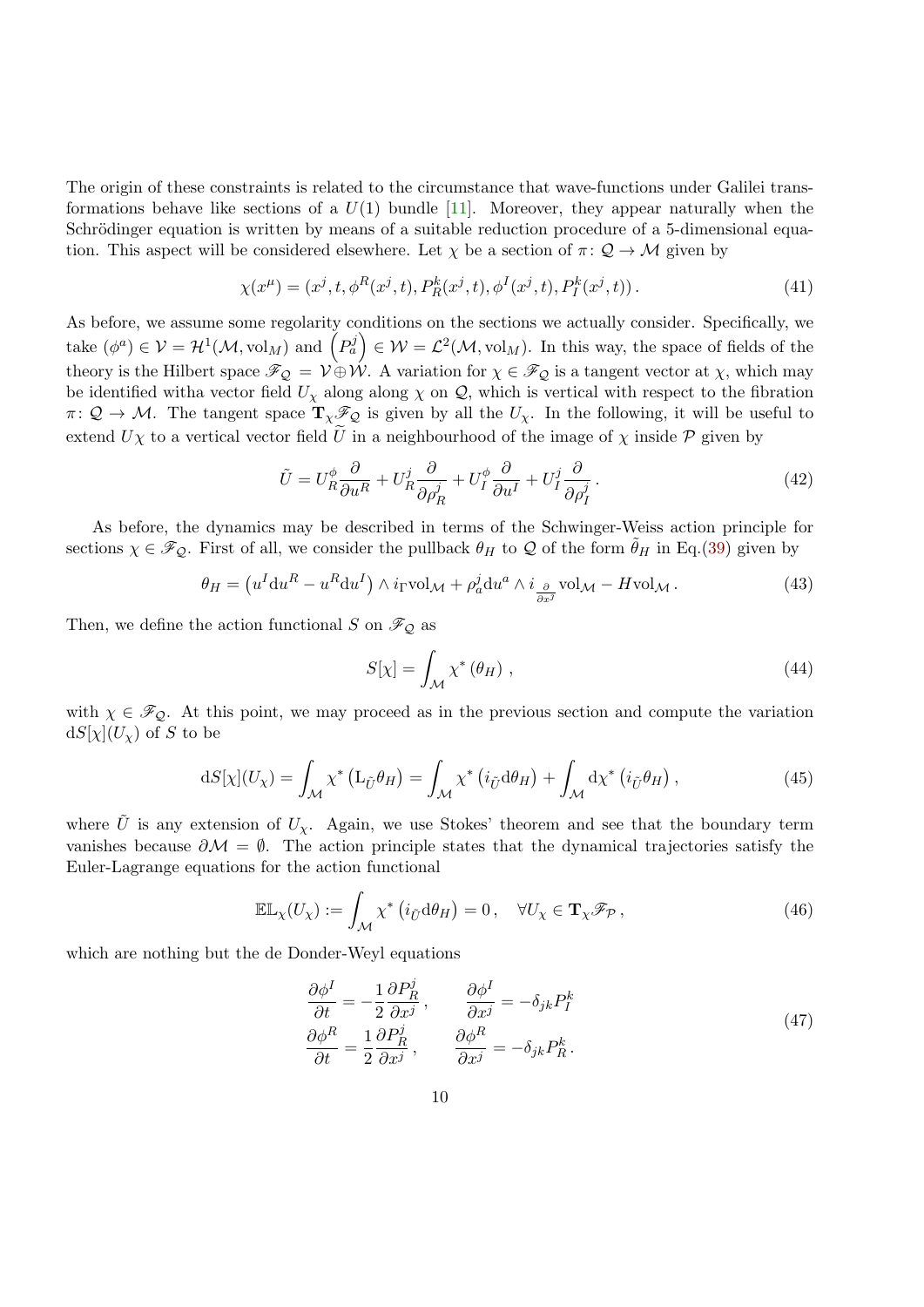<span id="page-10-4"></span>It is a matter of straightforward computation to see that the free Schrödinger equation for  $\psi$  follows from equation [\(47\)](#page-9-0) upon writing  $\psi = \phi^R + i\phi^I$ . The space of solutions is denoted by  $\mathcal{EL}_\mathcal{M}$ , and it is equipped with the two-form

<span id="page-10-3"></span>
$$
\Omega^{\Sigma}_{\chi}(U_{\chi}, V_{\chi}) = \int_{\Sigma} i_{\Sigma}^{*} \chi^{*}(i_{\tilde{V}} i_{\tilde{U}} d\theta_{H}). \tag{48}
$$

Once again, following the steps outlined in the companion letter [\[19\]](#page-14-0), it is possible to show that  $\Omega^{\Sigma}$  is actually independent of the simultaneity surface and frame of reference, and we can simply write  $\Omega$ .

In the remainder of the section, we want to formulate the dynamics in terms of an action principle for sections of an infinite-dimensional bundle which replaces Q. In this way, we will be able to read the bracket associated with  $\Omega$  in terms of a Poisson subalgebra of the algebra of smooth functions on a suitable manifold endowed with a Jacobi bracket. We proceed in analogy with what is done in the previous section. Therefore, we fix a time-slice  $\Sigma$  and we consider the pullback bundle  $i_{\Sigma}^*\mathcal{Q}$ , where  $i_{\Sigma}$ is the immersion map of  $\Sigma$  inside M. A section  $\sigma$  of this bundle is given by

$$
\sigma(x^j) = \left(x^j, t^0, \varphi(x^j)^a, \beta^k_a(x^j)\right),
$$

where  $j = 1, 2, 3$  and  $a = R, I$ , and where

$$
\varphi^{a}(x^{j}) = (\phi^{a}(x^{j}, t^{0}))|_{\Sigma}, \quad \beta_{a}^{k}(x^{j}) = (P_{a}^{k}(x^{j}, t^{0}))|_{\Sigma}, \tag{49}
$$

for some section  $\chi(x^j, t) = (x^j, t, \phi^a(x^j, t), P^k(x^j, t)$  in  $\mathscr{F}_{\mathcal{Q}}$ . As before, we impose some regularity conditions on the admissible sections  $\chi$ . Specifically, we will consider  $(\varphi^a) \in \mathcal{V} = \mathcal{H}^1(\Sigma, \mathrm{vol}_{\Sigma})$ , and  $(\beta_a^j) \in \mathscr{B} = \mathcal{L}^2(\Sigma, \text{vol}_{\Sigma}),$  so that we have the Hilbert space of fields given by  $\mathcal{F}_{\Sigma} := \mathscr{V} \oplus \mathscr{B}$ . Then, we consider the Hilbert bundle  $\tau: \mathcal{F}_{\Sigma} \times \mathbb{R} \to \mathbb{R}$ , where  $\tau$  is the projection on the second factor, which plays the role of the extended phase space in [\[19\]](#page-14-0), and we denote by  $\Gamma$  the space of sections of this bundle. Following what is done in the previous section, we can find a one-to-one correspondence between Γ and  $\mathcal{F}_{Q}$ . Now, we define the Hamiltonian function

$$
\mathcal{H}(\varphi^a, \beta_a^j; s) = \int_{\Sigma} -\frac{1}{2} \delta^{jk} \left( \frac{\partial \varphi^R}{\partial x^j} \frac{\partial \varphi^R}{\partial x^k} + \frac{\partial \varphi^I}{\partial x^j} \frac{\partial \varphi^I}{\partial x^k} \right) \text{vol}_{\Sigma} =: \int_{\Sigma} H \text{ vol}_{\Sigma},\tag{50}
$$

the one-form

<span id="page-10-1"></span>
$$
\Theta_{\mathcal{H}} = 2 \int_{\Sigma} \varphi^I \delta \varphi^R \text{vol}_{\Sigma} - \mathcal{H} \wedge dt, \qquad (51)
$$

and the action functional

$$
S[\gamma] = \int_{\mathbb{R}} \gamma^* \Theta_{\mathcal{H}}.
$$
 (52)

Developing the variation of  $S$  as done for the Klein-Gordon case, we obtain the constraints

<span id="page-10-0"></span>
$$
\frac{\partial \varphi^R}{\partial x^j} = -\delta_{jk}\beta_R^k, \quad \frac{\partial \varphi^I}{\partial x^j} = -\delta_{jk}\beta_I^k \tag{53}
$$

and the "evolution equations"

<span id="page-10-2"></span>
$$
\frac{\mathrm{d}\varphi^R}{\mathrm{d}s} = -\frac{1}{2}\Delta_\Sigma \varphi^I, \quad \frac{\mathrm{d}\varphi^I}{\mathrm{d}s} = \frac{1}{2}\Delta_\Sigma \varphi^R. \tag{54}
$$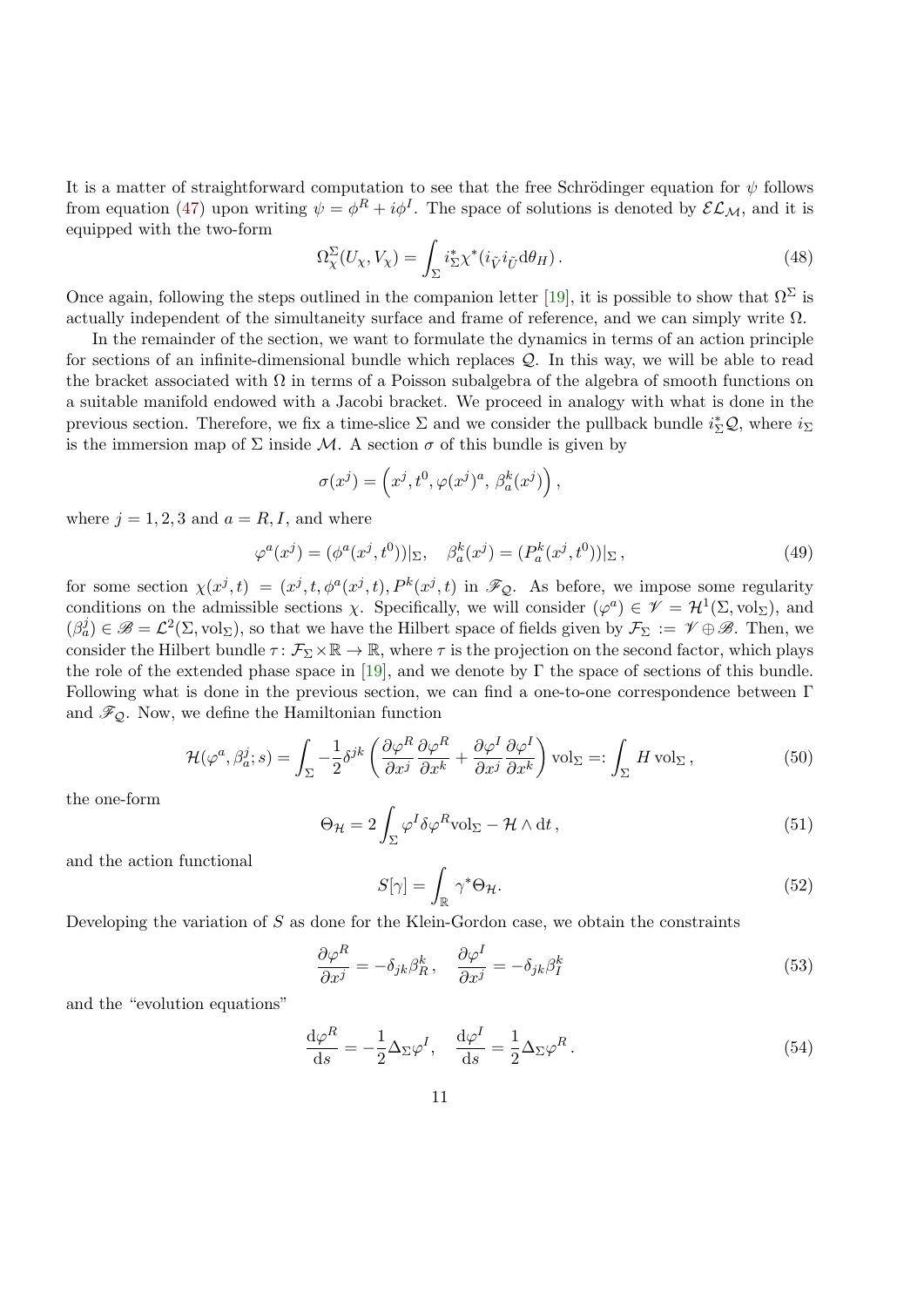<span id="page-11-0"></span>The constraint conditions in Eq.[\(53\)](#page-10-0) determine a submanifold  $\mathcal{C} \subset \mathcal{F}_{\Sigma}$  which is a linear subspace. We define the trivial bundle  $\tau_c : \mathcal{C} \times \mathbb{R} \to \mathbb{R}$ , where  $\tau_c$  is the projection on the second factor, and we denote by Γ<sub>C</sub> the space of sections of this bundle. Moreover, we write, with an evident abuse of notation,  $\Theta_{\mathcal{H}}$ for the pullback to  $\mathcal{C} \times \mathbb{R}$  of the one-form in equation [\(51\)](#page-10-1).

Then, on  $\mathcal{C} \times \mathbb{R}$ , it is clear that Eq.[\(54\)](#page-10-2) may be read as defining the integral curves of the (densely defined) vector field

$$
X_H = \frac{\partial}{\partial t} + \frac{\delta H}{\delta \varphi^I} \frac{\delta}{\delta \varphi^R} - \frac{\delta H}{\delta \varphi^R} \frac{\delta}{\delta \varphi^I} \tag{55}
$$

which is in the kernel of the two-form

$$
d\Theta_{\mathcal{H}} = 2 \int_{\Sigma} \left( \delta \varphi^I \wedge \delta \varphi^R \right) \text{vol}_{\Sigma} - d\mathcal{H} \wedge dt \,. \tag{56}
$$

This two-form plays the role of the contact two-form on  $\mathbf{T}^*\mathcal{Q} \times \mathbb{R}$  in the case of non-realtivistic Hamiltonian mechanics, and of the contact two-form on the mass-shell in the case of the relativistic particle considered in [\[19\]](#page-14-0). Eventually, we obtained the de Donder-Weyl equations for the free quantum particle in  $\mathbb{R}^3$  as a Hamiltonian system on an infinite-dimensional manifold, in such a way that a section  $γ$  satisfying Eq.[\(54\)](#page-10-2) provides a representation in terms of Cauchy data on Σ of the points in  $\mathcal{EL}_M$ . We denote by  $\mathcal{EL}_{\mathcal{C}}$  the space of all  $\gamma \in \Gamma_{\mathcal{C}}$  satisfying Eq.[\(54\)](#page-10-2).

Again, all vector fields  $fX_H$  with f a non-vanishing function are in the kernel of d $\Theta_H$ , and the integral curves of  $f X_H$  can be interpreted as reparametrizations of the dynamical trajectories. Moreover, just as we said for the free Klein-Gordon theory, under suitable regularity properties for  $X_H$ , the family of its integral curves defines a regular foliation of the manifold  $C \times \mathbb{R}$ , and every point in the quotient manifold, say Q, associated with the foliation can be identified with one and only one element in  $\mathcal{EL}_{\mathcal{C}}$ . This allows us to look at the space of smooth functions on  $Q \cong \mathcal{EL}_{\mathcal{C}} \cong \mathcal{EL}_{\mathcal{M}}$  as the subalgebra  $C_H^{\infty}(\mathcal{C} \times \mathbb{R}) \subset C^{\infty}(\mathcal{C} \times \mathbb{R})$  of smooth functions such that  $L_{X_H} f = 0$ . Then, as we did for the Klein-Gordon equation, we may look for a bivector  $\Lambda$  on  $\mathcal{C} \times \mathbb{R}$  satisfying the relations

$$
[\Lambda, \Lambda]_S = 2\Gamma_H \wedge \Lambda, \quad L_{\Gamma_H} \Lambda = 0,\tag{57}
$$

where  $[\cdot,\cdot]_S$  denotes the Schouten-Nijenhuis bracket and  $\Gamma_H$  is the Reeb vector field satisfying  $i_{\Gamma_H}\Theta_{\mathcal{H}}=$ 1. The associated Jacobi bracket [\[2,](#page-13-0) [15\]](#page-14-1) [ $\cdot$ ,  $\cdot$ ] on  $C^{\infty}(\mathcal{C} \times \mathbb{R})$  is then defined as follows

$$
[f,g]_J := \Lambda(\mathrm{d}f,\mathrm{d}g) + f \mathop{\mathrm{L}}\nolimits_{\Gamma_H} g - g \mathop{\mathrm{L}}\nolimits_{\Gamma_H} f. \tag{58}
$$

Recalling that  $\Gamma_H$  annihilates the elements in  $C_H^{\infty}(\mathcal{C} \times \mathbb{R})$ , it is immediate to check that  $C_H^{\infty}(\mathcal{C} \times \mathbb{R})$ becomes a Poisson subalgebra of  $C^{\infty}(\mathcal{C} \times \mathbb{R})$  with respect to the Jacobi bracket defined above. Upon identifying  $\mathcal{EL}_{\mathcal{M}}$  with  $\mathcal{EL}_{\mathcal{C}}$ , and then  $\mathcal{EL}_{\mathcal{C}}$  with Q, the Poisson bracket on  $C_H^{\infty}(\mathcal{C}\times\mathbb{R})$  is precisely the Poisson bracket associated with the two-form  $\Omega$  in Eq. [\(48\)](#page-10-3). To explicitely write the Jacobi and Poisson bracket, we can look for an analogue of the generalized Darboux coordinates used in the particle case in the companion letter [\[19\]](#page-14-0). At this purpose, we first move from  $\mathcal C$  to  $\mathcal C'$  introducing the Fourier transforms

$$
\varphi_R(x) = \int_{\overline{\Sigma}} \hat{\varphi}_R(k) e^{ik \cdot x} \operatorname{vol}_{\overline{\Sigma}}, \quad \varphi_I(x) = \int_{\overline{\Sigma}} \hat{\varphi}_I(k) e^{ik \cdot x} \operatorname{vol}_{\overline{\Sigma}}.
$$
 (59)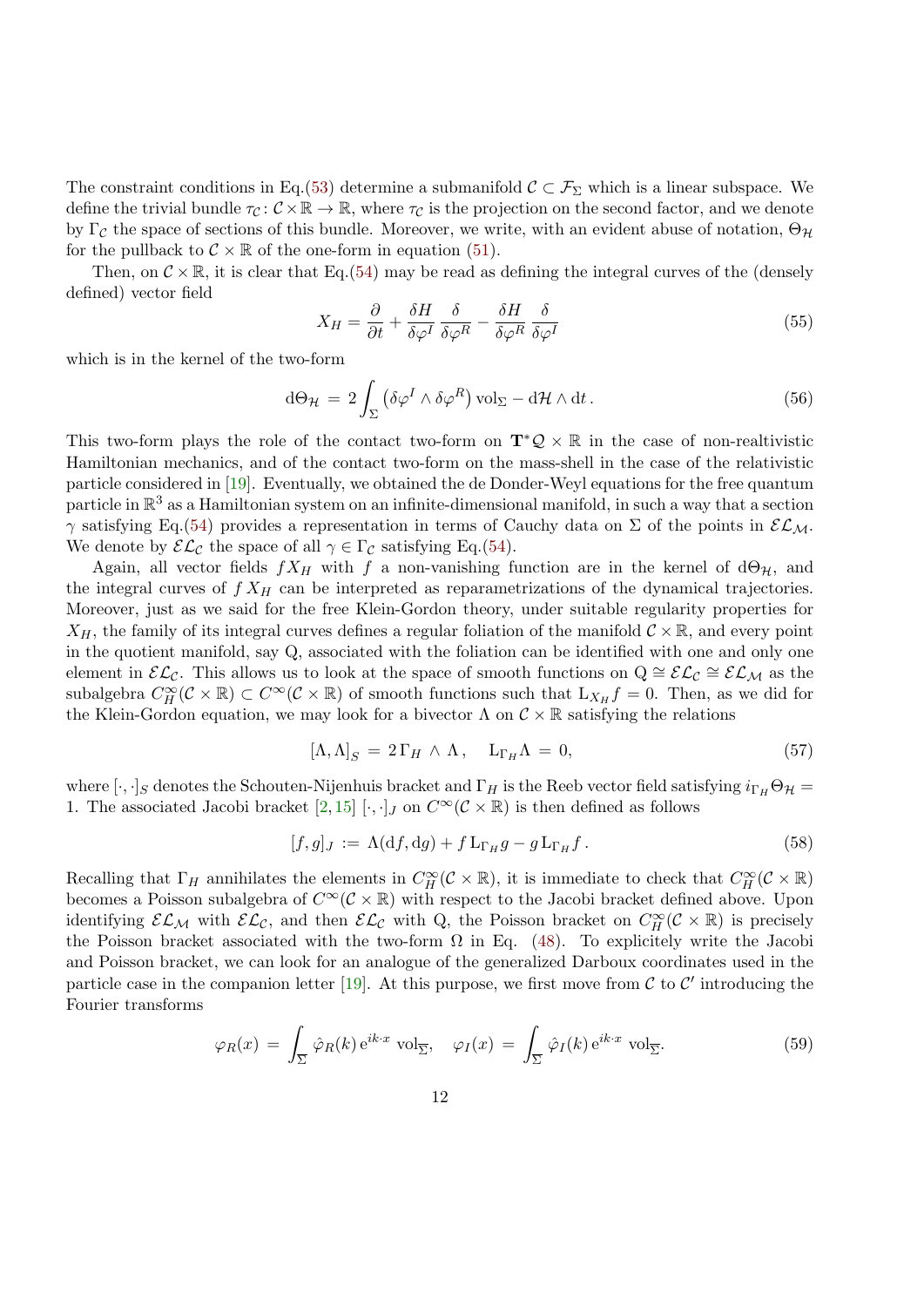<span id="page-12-0"></span>Note that the fact that  $\varphi_R$  and  $\varphi_I$  are real-valued imposes the constraints  $\overline{\hat{\varphi}}_R(k) = \hat{\varphi}_R(-k)$  and  $\overline{\hat{\varphi}}_I(k) = \hat{\varphi}_I(-k)$ . Now, we consider the "change of coordinates" in  $\mathcal{C}' \times \mathbb{R}$  given by

$$
W = \frac{1}{2} \int_{\overline{\Sigma}} \left( |\hat{\Phi}_R|^2 - |\hat{\Phi}_I|^2 \right) \sin(k^2 s) + 2(\hat{\Phi}_R \overline{\hat{\Phi}}_I + \overline{\hat{\Phi}}_R \hat{\Phi}_I) \sin\left(\frac{k^2}{2} s\right) \text{ vol}_{\overline{\Sigma}}
$$

$$
\hat{\Phi}_R = \hat{\varphi}_R \cos\left(\frac{k^2}{2} s\right) - \hat{\varphi}_I \sin\left(\frac{k^2}{2} s\right)
$$

$$
\hat{\Phi}_I = \hat{\varphi}_I \cos\left(\frac{k^2}{2} s\right) + \hat{\varphi}_R \sin\left(\frac{k^2}{2} s\right), \qquad (60)
$$

where, again, it is  $\hat{\Phi}_R(k) = \hat{\Phi}_R(-k)$  and  $\hat{\Phi}_I(k) = \hat{\Phi}_I(-k)$ . In this coordinate system, it is possible to see that the one-form  $\Theta_{\mathcal{H}}$  in equation [\(51\)](#page-10-1) becomes

$$
\Theta_{\mathcal{H}} = 2 \int_{\overline{\Sigma}} \overline{\hat{\Phi}}_I \, \delta \hat{\Phi}_R \, \text{vol}_{\overline{\Sigma}} + \text{d}W \,. \tag{61}
$$

The Reeb vector field  $\Gamma_H$  becomes  $\Gamma_H = \frac{\partial}{\partial W}$ , and, in analogy with what we did in the particle case in the companion letter [\[19\]](#page-14-0), the bivector field  $\Lambda$  in the definition of the Jacobi bracket reads

$$
\Lambda = \frac{1}{2} \int_{\overline{\Sigma}} \left( \frac{\delta}{\delta \hat{\Phi}_R} - \hat{\Phi}_I \frac{\partial}{\partial W} \right) \wedge \frac{\delta}{\delta \hat{\Phi}_I} \text{vol}_{\overline{\Sigma}}.
$$
 (62)

Clearly, elements in  $C_H^{\infty}(\mathcal{C}' \times \mathbb{R})$  are just those functions which do not depend on W, and thus the Jacobi bracket among them becomes the Poisson bracket given by

$$
\Lambda(\mathrm{d}F, \mathrm{d}G) = \frac{1}{2} \int_{\overline{\Sigma}} \frac{\delta F}{\delta \hat{\Phi}_R} \wedge \frac{\delta G}{\delta \hat{\Phi}_I} \mathrm{vol}_{\overline{\Sigma}}.
$$
\n(63)

### 4 Conclusions

In this letter, we continued the analysis of the description of the covariant bracket on the space of functionals on solutions to variational problems in the framework of contact geometry initiated in the companion letter [\[19\]](#page-14-0). We analysed in detail the case of free Klein-Gordon theory on Minkowski spacetime, and of the free Schrödinger equation for a particle in  $\mathbb{R}^3$ . Both systems were described by means of two different but equivalent formulations. On the one hand, we exploited the multisymlectic formalism to give a description in which the fields of the theory are sections of a suitable bundle over the spacetime manifold, but for which it is not possible to appreciate the role of contact geometry. Indeed, this formulation seems to point at the need to develop a generalization of contact geometry which is analogue to the multisymplectic generalization of symplectic geometry, and that will be pursued in a future work.

On the other hand, we presented a description in terms of a vector field on a suitable infinitedimensional manifold that leads to the identification of the covariant bracket in terms of a Poisson subalgebra of the algebra of smooth functions on the infinite-dimensional manifold endowed with the Jacobi bracket.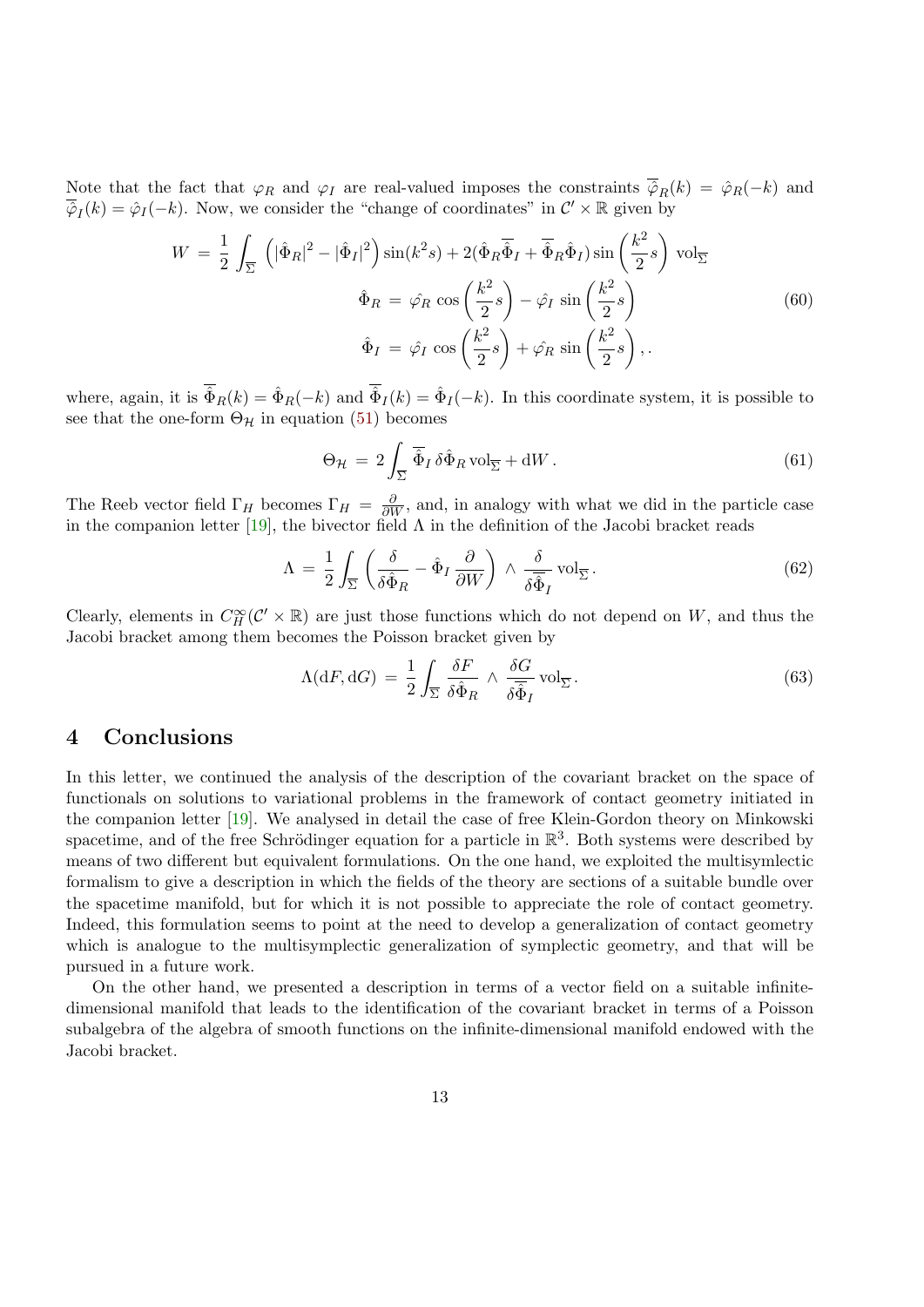### Acknowledgments

F.D.C. and A.I. would like to thank partial support provided by the MINECO research project MTM2017-84098-P and QUITEMAD++, S2018/TCS-A4342. A.I. and G.M. acknowledge financial support from the Spanish Ministry of Economy and Competitiveness, through the Severo Ochoa Programme for Centres of Excellence in RD(SEV-2015/0554). G.M. would like to thank the support provided by the Santander/UC3M Excellence Chair Programme 2019/2020, and he is also a member of the Gruppo Nazionale di Fisica Matematica (INDAM), Italy.

### References

- <span id="page-13-7"></span>[1] R. Abraham and J. E. Marsden. Foundations of Mechanics. Addison-Wesley, Menlo Park, CA, second edition, 1978.  $\downarrow 5$  $\downarrow 5$
- <span id="page-13-0"></span>[2] M. Asorey, F. M. Ciaglia, F. Di Cosmo, A. Ibort, and G. Marmo. Covariant Jacobi brackets for test particles. Modern Physics Letters A, 32(23), jul 2017.  $\downarrow$  [1,](#page-0-0) [7,](#page-6-0) [12](#page-11-0)
- <span id="page-13-1"></span>[3] M. Asorey, M. Ciaglia, F. Di Cosmo, and A. Ibort. Covariant brackets for particles and fields. Modern Physics Letters A, 32([1](#page-0-0)9), jun 2017.  $\downarrow$  1
- <span id="page-13-9"></span>[4] B. Auchmann and S. Kurz. Observers and splitting structures in relativistic electrodynamics. Journal of Physics A, 47, 2014.  $\downarrow$  [9](#page-8-1)
- <span id="page-13-2"></span>[5] J. F. Cariñena, M. Crampin, and L. A. Ibort. On the multisymplectic formalism for first order field theories. Differential Geometry and its Applications, 1(4):345–374, dec 1991.  $\downarrow$ [2](#page-1-1)
- [6] E. Binz, J. Sniatycki, and H. Fischer. Geometry of classical fields. North-Holland, Amsterdam, 1988. ↓ [2](#page-1-1)
- <span id="page-13-6"></span>[7] W. M. Tulczyjew and J. Kijowski. A Symplectic Framework for Field Theories. Springer, Berlin Heidelberg, 1979.  $\downarrow$  [2](#page-1-1)
- <span id="page-13-3"></span>[8] H. Goldschmidt and S. Sternberg. The Hamilton-Cartan formalism in the calculus ofvariations. Annales de linstitut Fourier, [2](#page-1-1)3(1): 203–267, 1973.  $\downarrow$ 2
- <span id="page-13-4"></span>[9] C. Crnkovic', E. Witten. Covariant Description of Canonical Formalism in Geometrical Theories In: W. Israel, S. Hawking (eds.), Three Hundred Years of Gravitation, Cambridge: Cambridge University Press, 1987, 676–684  $\downarrow$  [2](#page-1-1)
- <span id="page-13-5"></span>[10] C. Crnkovic' . Symplectic Geometry of Covariant Phase Space. Class. Quantum Grav. 5, 1557–1575 (1988).  $\downarrow$  [2](#page-1-1)
- <span id="page-13-8"></span>[11] G. Esposito, G. Marmo and E. C. G. Sudarshan. From Classical to Quantum Mechanics. Cambridge University Press, New York, 2004. ↓ [8,](#page-7-1) [10](#page-9-1)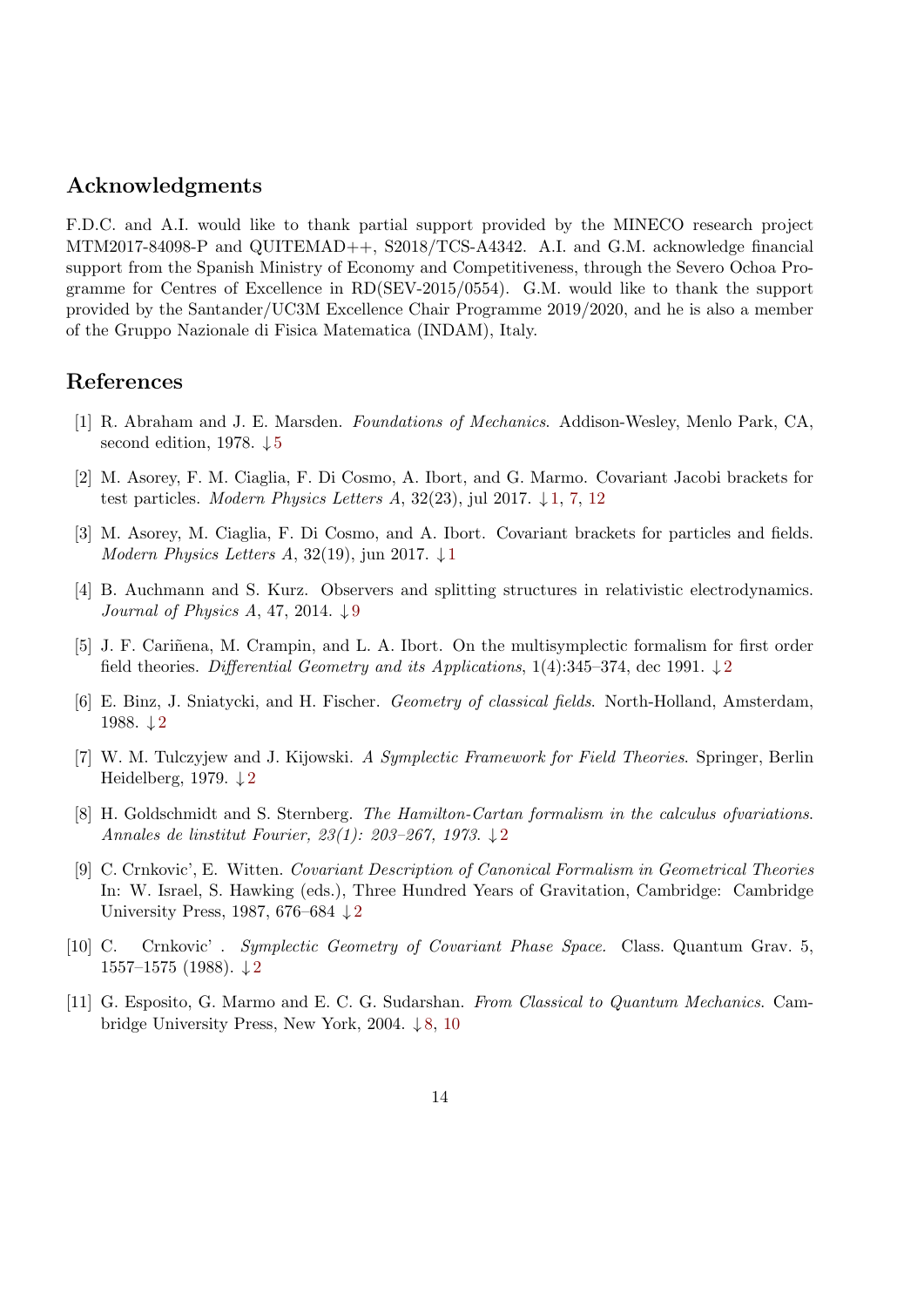- <span id="page-14-2"></span>[12] J. E. Marsden, R. Montgomery, P. J. Morrison, and W. B. Thompson. Covariant poisson brackets for classical fields. Annals of Physics, 169(1):[2](#page-1-1)9–47, jun 1986.  $\downarrow$ 2
- <span id="page-14-3"></span>[13] M. Forger and S. V. Romero. Covariant poisson brackets in geometric field theory. Communica-tions in Mathematical Physics, [2](#page-1-1)56(2):375–410, jun 2005.  $\downarrow$ 2
- <span id="page-14-4"></span>[14] K. Fredenhagen, K. Rejzner. Perturbative Construction of Models of Algebraic Quantum Field Theory. In Advances in Algebraic Quantum Field Theory, pages 31–74. Springer International Publishing, sep [2](#page-1-1)015.  $\downarrow$  2
- <span id="page-14-1"></span>[15] F. M. Ciaglia, H. Cruz, and G. Marmo. Contact manifolds and dissipation, classical and quantum. Annals of Physics,  $398:159 - 179$ ,  $2018$ .  $\downarrow$  [1,](#page-0-0) [7,](#page-6-0) [12](#page-11-0)
- <span id="page-14-9"></span>[16] F. M. Ciaglia, F. Di Cosmo, A. Ibort, M. Laudato, and G. Marmo. Dynamical vector fields on the manifold of quantum states. Open Systems & Information dynamics, 24(3):1740003–38, 2017.  $\downarrow 8$  $\downarrow 8$
- <span id="page-14-5"></span>[17] F. M. Ciaglia, F. Di Cosmo, A. Ibort, and G. Marmo. Schwinger's Picture of Quantum Mechanics. International Journal of Geometric Methods in Modern Physics, 17(04), 2050054, 2020. ↓ [4](#page-3-1)
- <span id="page-14-6"></span>[18] F. M. Ciaglia, F. Di Cosmo, A. Ibort, and G. Marmo. Schwinger's Picture of Quantum Mechanics IV: Composition and independence. International Journal of Geometric Methods in Modern *Physics*, 17(0[4](#page-3-1)): 2050058, 2020. ↓4
- <span id="page-14-0"></span>[19] F. M. Ciaglia, F. Di Cosmo, A. Ibort, G. Marmo, and L. Schiavone. Covariant Variational Evolution and Jacobi Brackets: Particles. To appear,  $2020.\downarrow 1, 2, 4, 5, 6, 7, 8, 11, 12, 13$  $2020.\downarrow 1, 2, 4, 5, 6, 7, 8, 11, 12, 13$  $2020.\downarrow 1, 2, 4, 5, 6, 7, 8, 11, 12, 13$  $2020.\downarrow 1, 2, 4, 5, 6, 7, 8, 11, 12, 13$  $2020.\downarrow 1, 2, 4, 5, 6, 7, 8, 11, 12, 13$  $2020.\downarrow 1, 2, 4, 5, 6, 7, 8, 11, 12, 13$  $2020.\downarrow 1, 2, 4, 5, 6, 7, 8, 11, 12, 13$  $2020.\downarrow 1, 2, 4, 5, 6, 7, 8, 11, 12, 13$  $2020.\downarrow 1, 2, 4, 5, 6, 7, 8, 11, 12, 13$  $2020.\downarrow 1, 2, 4, 5, 6, 7, 8, 11, 12, 13$  $2020.\downarrow 1, 2, 4, 5, 6, 7, 8, 11, 12, 13$  $2020.\downarrow 1, 2, 4, 5, 6, 7, 8, 11, 12, 13$  $2020.\downarrow 1, 2, 4, 5, 6, 7, 8, 11, 12, 13$  $2020.\downarrow 1, 2, 4, 5, 6, 7, 8, 11, 12, 13$  $2020.\downarrow 1, 2, 4, 5, 6, 7, 8, 11, 12, 13$  $2020.\downarrow 1, 2, 4, 5, 6, 7, 8, 11, 12, 13$  $2020.\downarrow 1, 2, 4, 5, 6, 7, 8, 11, 12, 13$  $2020.\downarrow 1, 2, 4, 5, 6, 7, 8, 11, 12, 13$  $2020.\downarrow 1, 2, 4, 5, 6, 7, 8, 11, 12, 13$  $2020.\downarrow 1, 2, 4, 5, 6, 7, 8, 11, 12, 13$
- <span id="page-14-10"></span>[20] F. M. Ciaglia, F. Di Cosmo, M. Laudato, and G. Marmo. Differential Calculus on Manifolds with Boundary. Applications. International Journal of Geometrical Methods in Modern Physics, 14(8):1740003–39, 2017. ↓ [8](#page-7-1)
- <span id="page-14-7"></span>[21] F. M. Ciaglia, A. Ibort, and G. Marmo. A gentle introduction to Schwinger's formulation of quantum mechanics: the groupoid picture. Modern Physics Letters A, 33(20):1850122–8, 2018.  $\downarrow$  [4](#page-3-1)
- [22] F. M. Ciaglia, A. Ibort, and G. Marmo. Schwinger's Picture of Quantum Mechanics I: Groupoids. International Journal of Geometric Methods in Modern Physics,  $16(08):1950119(31), 2019. \downarrow 4$  $16(08):1950119(31), 2019. \downarrow 4$
- [23] F. M. Ciaglia, A. Ibort, and G. Marmo. Schwinger's Picture of Quantum Mechanics II: Algebras and Observables. International Journal of Geometric Methods in Modern Physics, 16(09):1950136  $(32), 2019. \downarrow 4$  $(32), 2019. \downarrow 4$
- <span id="page-14-8"></span>[24] F. M. Ciaglia, A. Ibort, and G. Marmo. Schwinger's Picture of Quantum Mechanics III: The Statistical Interpretation. International Journal of Geometric Methods in Modern Physics, 16(11): 1950165 (37) 2019. ↓ [4](#page-3-1)